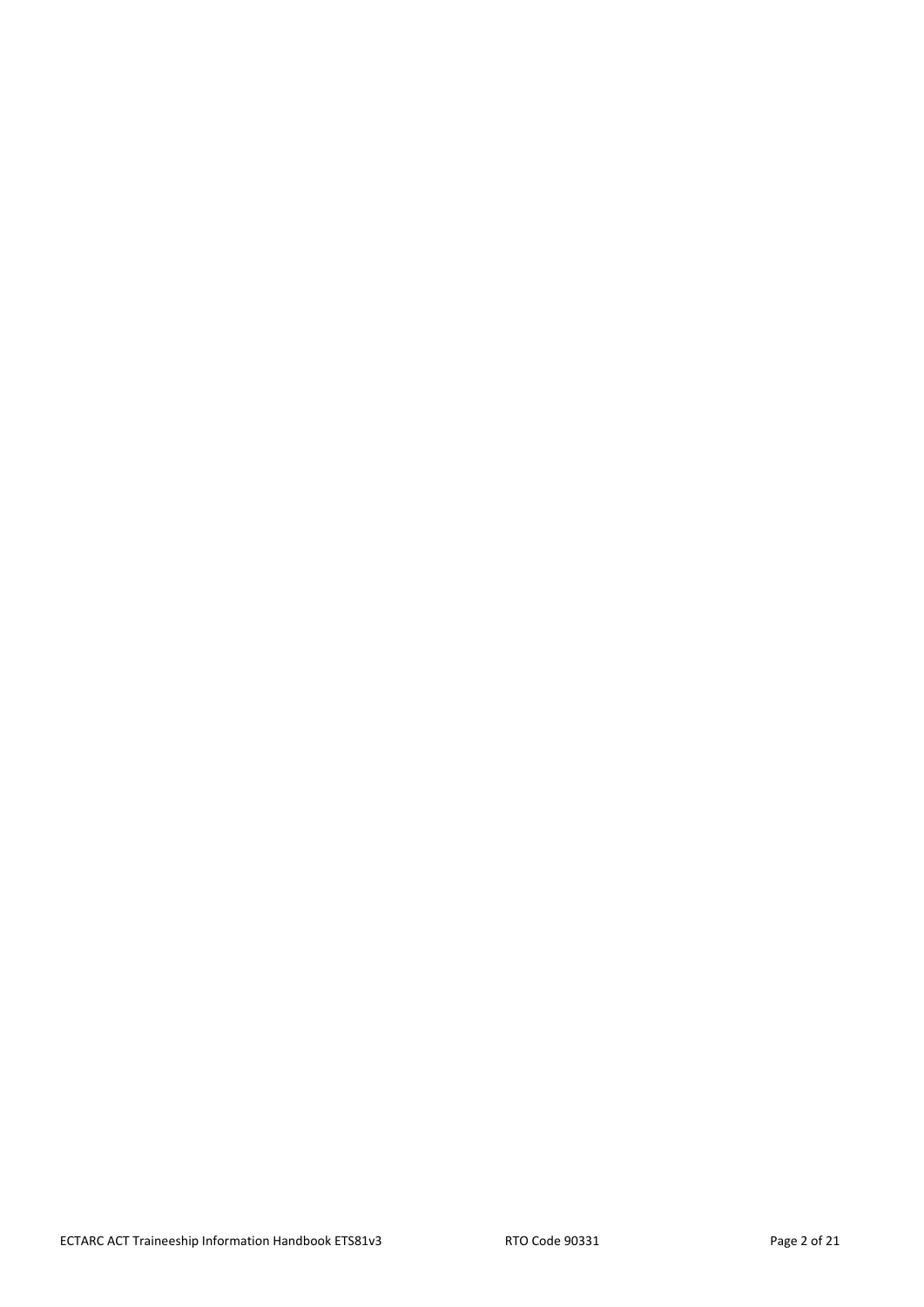#### **Contents**

| <b>About this Handbook</b><br>Background<br>Privacy Policy<br><b>Access and Equity Policy</b><br><b>Welfare and Guidance</b><br><b>Foundation Skills Questionnaire</b><br><b>Complaints and Appeals</b><br>Work Health and Safety Policy<br>Code of Ethics/Conduct Policy<br><b>Trainee Feedback</b> | 4<br>4<br>4<br>4<br>5<br>5<br>5<br>$\overline{7}$<br>7<br>8 |
|------------------------------------------------------------------------------------------------------------------------------------------------------------------------------------------------------------------------------------------------------------------------------------------------------|-------------------------------------------------------------|
| <b>Training Program Information</b><br><b>Australian Apprenticeships</b><br><b>Qualifications Offered</b><br><b>Program Durations</b><br>Eligibility<br>Fees and Charges<br><b>Refund Policy</b><br><b>Completion Payment</b>                                                                        | 8<br>8<br>8<br>9<br>9<br>9<br>9<br>10                       |
| <b>Recognition Pathways</b>                                                                                                                                                                                                                                                                          | 10                                                          |
| <b>Credit Transfer</b>                                                                                                                                                                                                                                                                               | 10                                                          |
| Recognition of Prior Learning (RPL)                                                                                                                                                                                                                                                                  | 10                                                          |
| <b>ECTARC Student Portals</b><br>The ECTARC Student Management Portal<br>The ECTARC Training Portal                                                                                                                                                                                                  | 11<br>11<br>11                                              |
| <b>Learning Resources</b>                                                                                                                                                                                                                                                                            | 11                                                          |
| <b>Assessment</b>                                                                                                                                                                                                                                                                                    | 12                                                          |
| <b>Assessment Requirements</b>                                                                                                                                                                                                                                                                       | 12                                                          |
| <b>Submitting Assessments</b>                                                                                                                                                                                                                                                                        | 12                                                          |
|                                                                                                                                                                                                                                                                                                      |                                                             |
| <b>Results</b><br><b>Assessment Feedback</b>                                                                                                                                                                                                                                                         | 12<br>13                                                    |
|                                                                                                                                                                                                                                                                                                      |                                                             |
| Referencing                                                                                                                                                                                                                                                                                          | 13                                                          |
| <b>Academic Misconduct</b>                                                                                                                                                                                                                                                                           | 14                                                          |
| <b>Work Placement Requirements</b>                                                                                                                                                                                                                                                                   | 14                                                          |
| <b>Issuance of Qualification or Statement of Attainment</b>                                                                                                                                                                                                                                          | 15                                                          |
| Managing the Demands of Your Program of Study                                                                                                                                                                                                                                                        | 15                                                          |
| <b>Trainee Support</b>                                                                                                                                                                                                                                                                               | 15                                                          |
| <b>Study Strategies</b>                                                                                                                                                                                                                                                                              | 16                                                          |
| Withdrawing<br><b>Change of Details</b>                                                                                                                                                                                                                                                              | 16<br>16                                                    |
| <b>Appendices</b>                                                                                                                                                                                                                                                                                    | 17                                                          |
| Appendix 1: Qualification Information                                                                                                                                                                                                                                                                | 17                                                          |
| Appendix 2: Academic Misconduct                                                                                                                                                                                                                                                                      | 20                                                          |
|                                                                                                                                                                                                                                                                                                      |                                                             |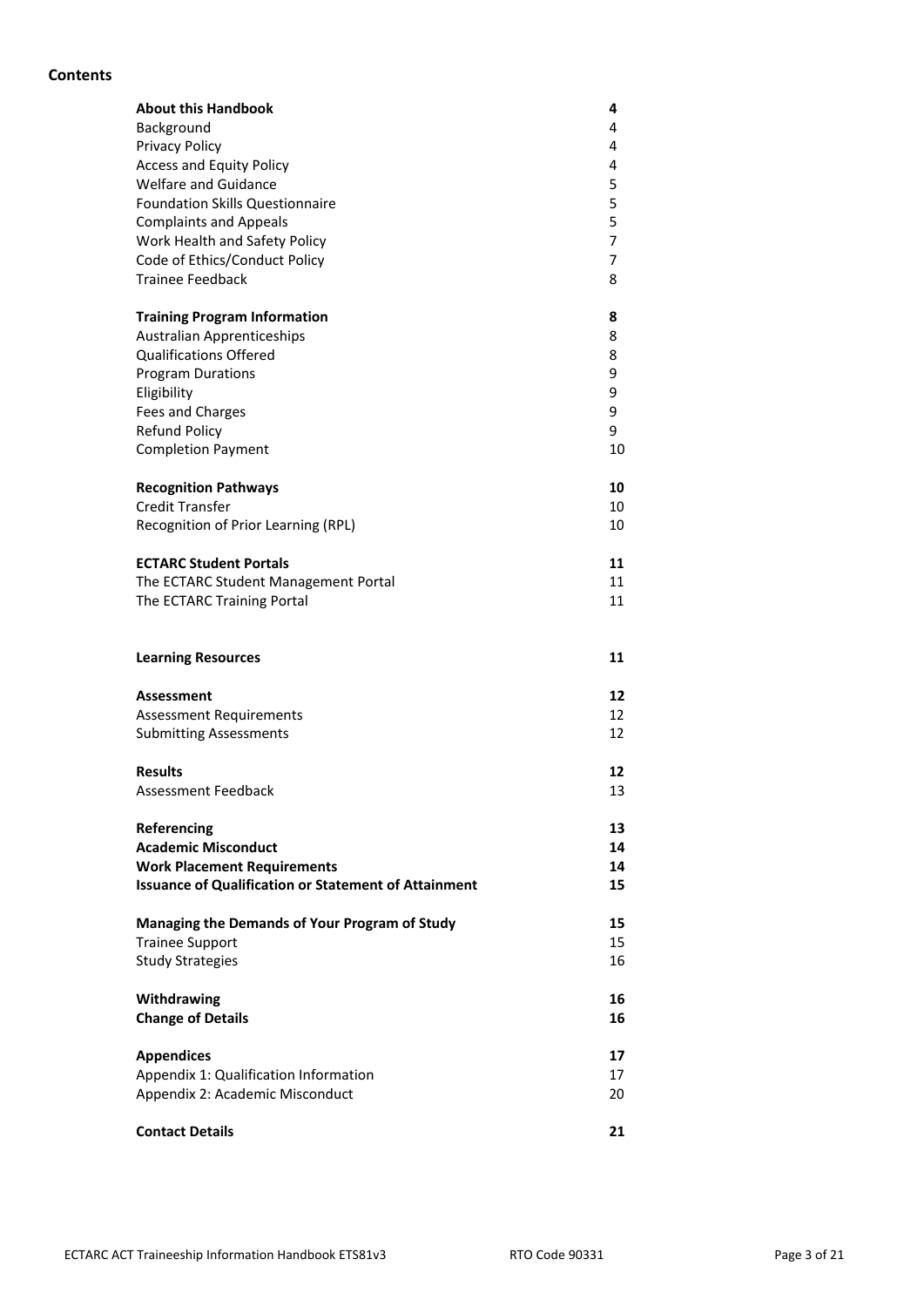## **Welcome to ECTARC**

#### **About this handbook**

This handbook contains useful information that applies to your program of study, so please read it carefully and keep it available to refer to when necessary. If you have any questions regarding anything in the handbook, or if at any time throughout the program you would like further guidance, support or advice, please do not hesitate to contact ECTARC.

#### **1.0 Background**

ECTARC is a community owned, not-for-profit registered training organisation that specialises in early childhood training and professional development. RTO Code: 90331. ECTARC was established with the support of the Australian National Training Authority (ANTA) to provide:

- accredited vocational training for those wishing to achieve qualifications
- quality upskilling/in-service workshops for those working in or with an interest in the early childhood/community services field
- dynamic, proactive and responsive leadership in early childhood/community service training and research.

ECTARC offers a range of qualifications and vocational training programs that are:

- nationally recognised
- based on nationally endorsed industry competency standards
- supported by qualified, vocational trainers
- accessible to all students
- not restricted by age or work experiences
- flexibly delivered.

ECTARC has in place a quality management system to ensure compliance with the VET Quality Framework, including the Standards for Registered Training Organisations (RTOs) 2015 and other state/territory legislation for registered training organisations.

#### **1.1 Privacy Policy**

ECTARC is committed to handling your personal information in accordance with *Privacy Act 1988.* All records are managed securely and confidentially and are available for student/client perusal upon request. A copy of ECTARC's *Privacy Policy* is available on the ECTARC website [www.ectarc.com.au](http://www.ectarc.com.au/)

#### **1.2 Access and Equity Policy**

ECTARC staff are required to act in accordance with ECTARC's *Code of Practice* and ensure that all students/clients are made aware of their rights and responsibilities. A copy of ECTARC's *Code of Practice* is available on the ECTARC website [www.ectarc.com.au](http://www.ectarc.com.au/)

Under the relevant Commonwealth legislation, ECTARC will make reasonable adjustments for people with additional needs. This may include Aboriginal and Torres Strait Islander people, South Sea Islander people, people from culturally diverse backgrounds, people with disabilities and people living in rural and remote areas.

This means:

- ECTARC offers additional language, literacy and numeracy support to trainees where required
- assessment tasks will be assessed flexibly, customising to student's specific needs, where required
- ECTARC has policies and procedures to ensure all trainees receive appropriate welfare and guidance throughout their program.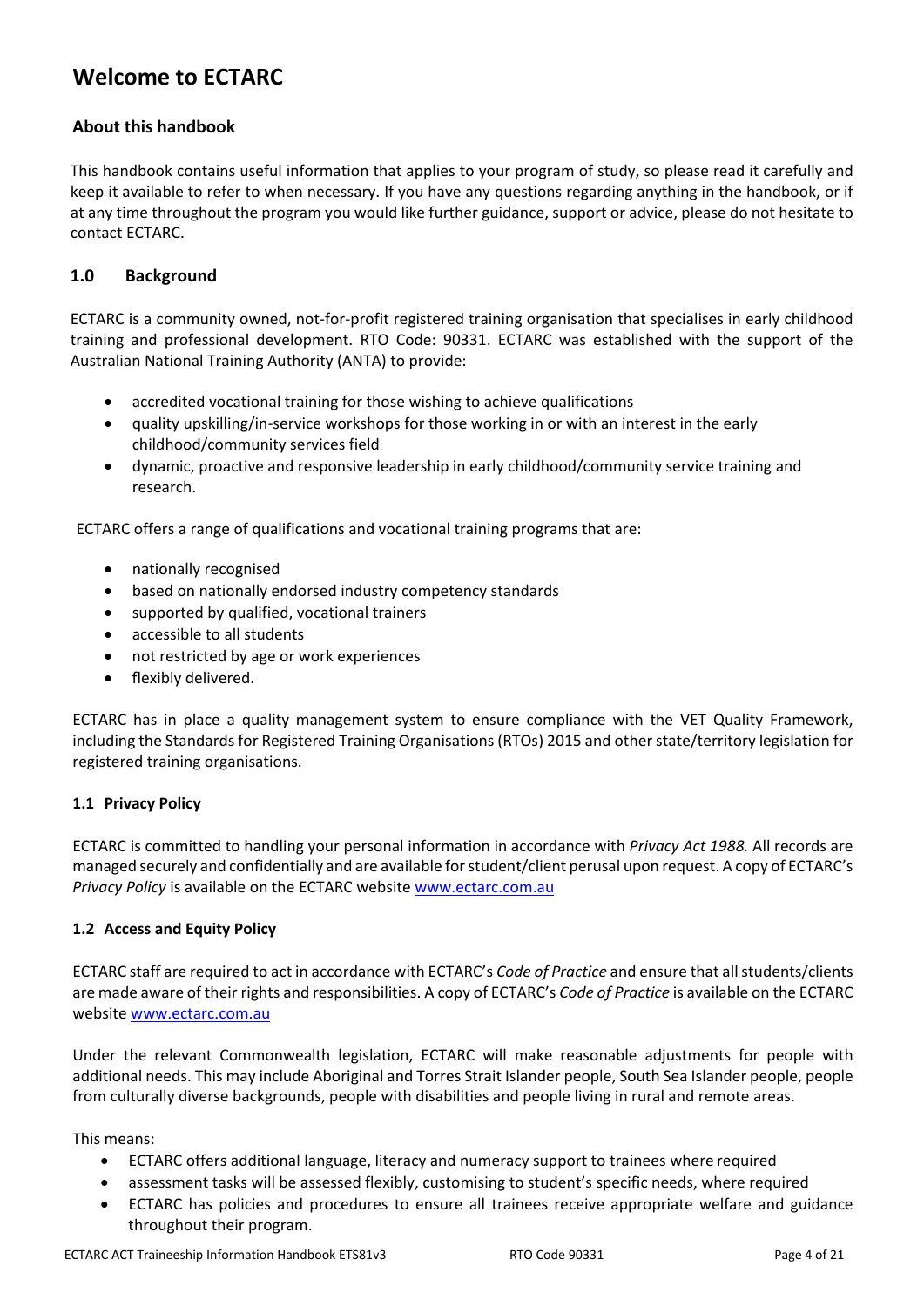ECTARC is committed to the equality of opportunity in its programs by ensuring that all trainees learn in an environment free from discrimination.

ECTARC will implement inclusive practice in line with the requirements of the applicable Training Package to facilitate equitable participation for all trainees. The inclusion policy will be reflected in delivery design, monitoring and evaluation.

- learning styles
- delivery modes
- assessment
- language and communication access
- adaptive equipment/technology.

Reasonable adjustments may include:

- adjusting the sequence of units
- extending the program duration (where appropriate)
- providing mixed mode delivery
- customisation of training and assessment.

#### **1.3 Welfare and Guidance Services**

ECTARC has policies and procedures to ensure all trainees receive appropriate welfare and guidance throughout their program. This includes review of payment schedules (when requested), learning pathways, possible RPL opportunities, provision for additional needs and provision for special cultural and religious needs (where applicable). All efforts are made to offer a flexibility of assessment to support trainees to complete programs satisfactorily. Each case is reviewed on an individual basis to determine the best solution. ECTARC also maintains a list of support services that trainees can access in different regions. Please contact ECTARC or visit www.ectarc.com.au for further details.

#### **Financial assistance**

**Some of ECTARC's Education and Care qualifications are Centrelink approved.** For more information, please phone Centrelink on 13 24 90. Please note: Centrelink completes checks on student progress. ECTARC provides information to Centrelink on request about a students' progression, however has no responsibility for ensuring students meet Centrelink requirements, or any requirements to re-pay money where students are not fulfilling their requirements.

#### **1.4 Foundation Skills Questionnaire**

Trainees are required to complete a Foundation Skills Questionnaire as part of their enrolment application to assist ECTARC in determining if the qualification is suitable for their skills and needs and if further support is needed in this area.

Trainees can request additional assistance or support at any time throughout their studies. ECTARC will endeavour to meet each individual trainee's learning needs. We encourage you to discuss any concerns you may have with your Training and Development Officer (TDO). This support can be provided through an online training session, additional mentoring support or a visit to the workplace (where possible). If required, additional Foundation Skills training must be completed externally by attending another RTO. This is at the cost of the student.

#### **1.5 Complaints and Appeals**

ECTARC offers students the opportunity to appeal against an assessment decision or make a complaint. The appeals and complaints process is considered a valuable tool for management to improve the products, services and business operations it delivers to students. Students are encouraged to contact ECTARC to raise any concerns or complaints. For further information please refer to the ECTARC website [www.ectarc.com.au](http://www.ectarc.com.au/)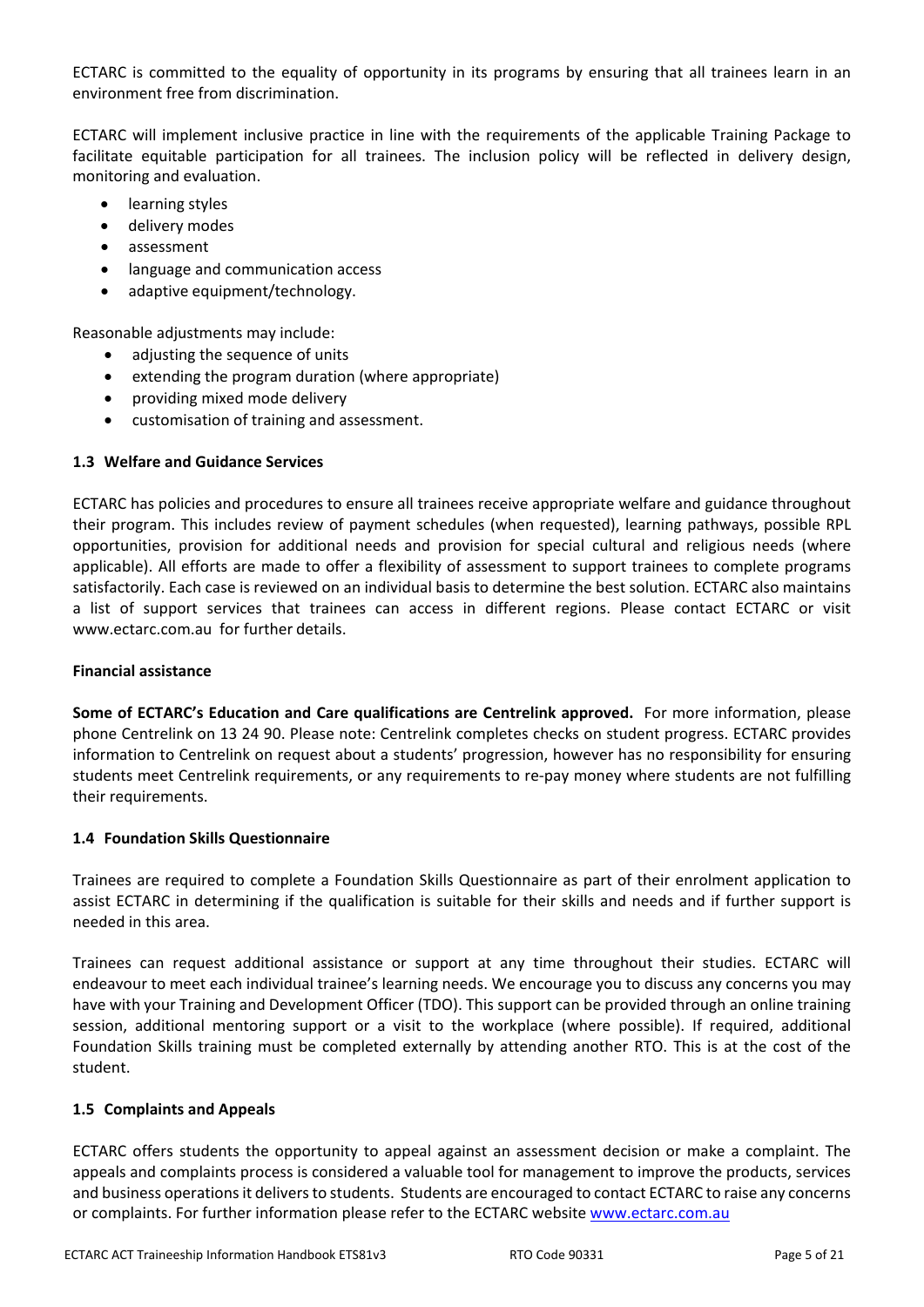#### **The Appeals Procedure**

If at any time you wish to query your assessment outcome, you must notify ECTARC in writing, adequately identifying and providing details of the query. Once the information is received, a panel of no less than three ECTARC TDOs will convene to conduct a full review of the original assessment. The outcome of the review will be documented and forwarded to the student who has made the appeal. If the trainee is satisfied with the outcome of the appeal, then no further action will be taken. If the student does not feel as though the issue has been resolved satisfactorily, then the formal complaints process must be followed.

#### **Complaints**

A complaint is a statement or approach by a client or member of the community to an ECTARC staff member that may relate to:

- difficulties concerning allocation, interpretation or application of workload, procedures orpolicies
- a lack of communication
- interpersonal conflict
- harassment or discrimination.

Complaints can be raised:

- in person
- in writing
- by telephone
- by email.

An ECTARC staff member will listen to your complaint and, if possible/appropriate, resolve the issue promptly at the local level. If you are satisfied with the response and/or follow up action(s), no further steps will need to be undertaken. If the informal approach is considered by either party to be inadequate/inappropriate, the formal approach of lodging an official complaint should be undertaken.

Where you are not satisfied with the outcome of the formal process complaints can also be made by contacting Skill Canberra. Please visit<https://www.skills.act.gov.au/complaints> for more information.

Where a trainee feels that an issue needs to be addressed further by an external organisation, they can contact the National Training Complaints Hotline. The hotline will not investigate complaints but will forward complaints to the most appropriate agency, authority or jurisdiction for consideration. Complaints can be registered with the National Training Complaints Hotline by Phone: 13 38 73, Monday–Friday, 8am to 6pm nationally or by submitting a complaint on their website: [https://www.dese.gov.au/national-training-complaints-hotline.](https://www.dese.gov.au/national-training-complaints-hotline)

#### **Formal complaints process**

- **Step 1** To lodge an official complaint, a written letter, or email should be forwarded to ECTARC Management adequately identifying and providing details of the complaint and the outcome sought. In the case that it is not possible to obtain a written document, a complaint can be given verbally with details recorded by an ECTARC staff member.
- **Step 2** The record of complaint will be forwarded to Management for review. With the complainant's consent, the Manager will call the parties together and attempt to reach an agreement. The employee, client or member of the community raising the complaint may, at any stage of the procedure, invite an external representative to advise, assist or advocate on your behalf. In an interview situation, a friend/colleague may be invited to support and observe.

*At any meeting conducted to investigate a complaint, you (the complainant) may elect to have an observer present. Note: an observer is not an active participant.*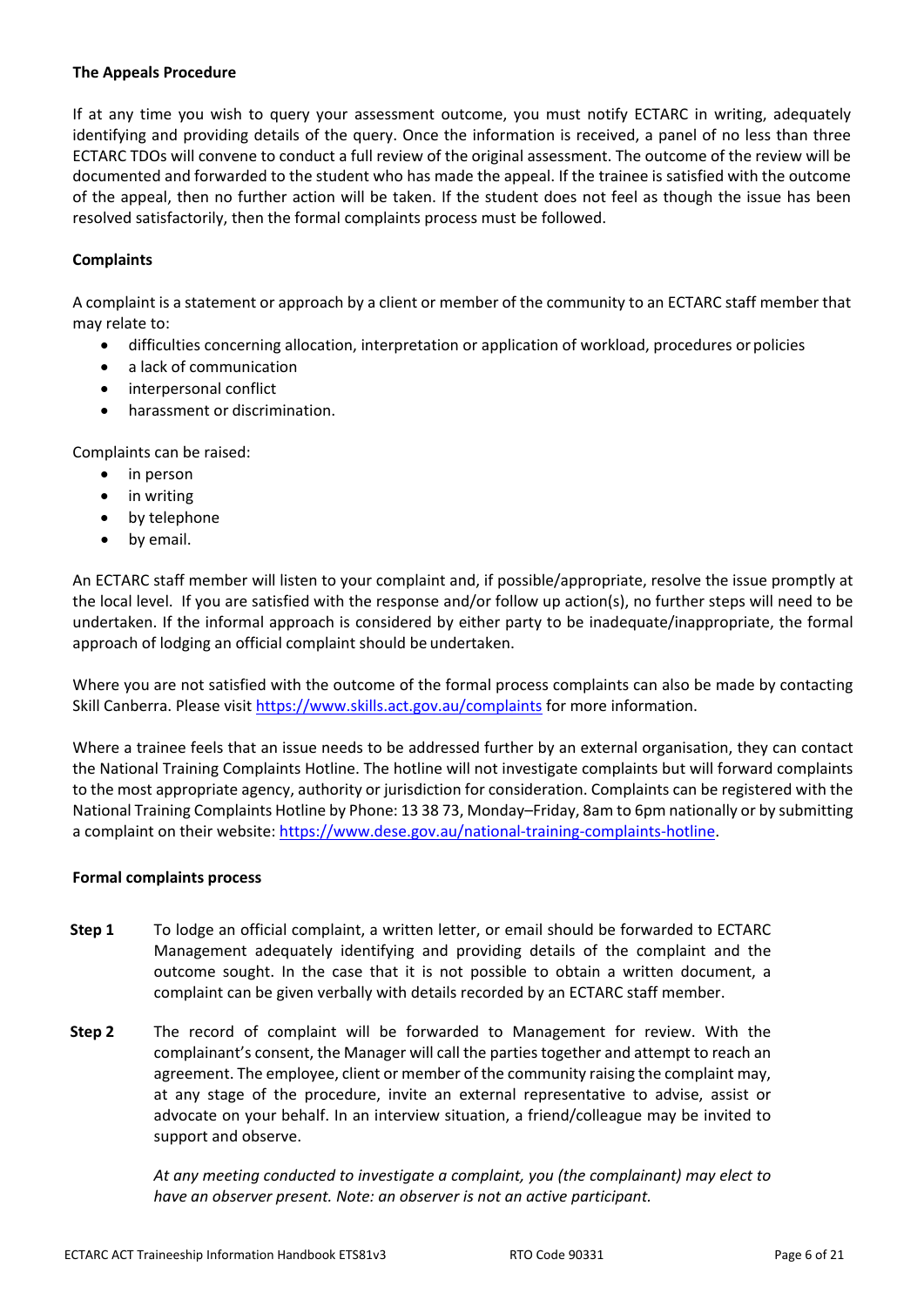**Step 3** At the end of the mediation process, if an agreed position is reached, the Manager will document the outcome of the meeting in writing and forward to the person who initiated the complaint. A copy will also be forwarded to all other parties involved in the matter.

#### **If an agreement is not reached within an agreed timeframe, the matter will be referred to the relevant agency to arbitrate.**

Note: As a complainant, you have the right to receive assistance at any time during the process. You may choose to have a representative from an external agency, such as:

- the Anti-discrimination Board
- a Union
- the Privacy Commission

All matters will be responded to without prejudice and within the specified time frames – usually five to ten (5- 10) working days.

*To ensure confidentiality, employees, trainees or members of the community raising a complaint are advised to discuss the matter only with the person(s) directly involved.*

In more serious or complex matters, or where the representatives are unable to resolve the complaint to the mutual satisfaction of the parties, either party shall have the right to pursue the resolution of the complaint further. In these circumstances, the complaint will be referred to the CEO and the ECTARC Board of Management.

#### **1.6 Work Health and Safety Policy**

ECTARC is required by law to provide a safe learning environment through meeting relevant Work Health and Safety standards. In the interests of health and safety, you are required to comply with ECTARC's workplace health and safety requirements by observing standard safety practices during on- and/or off-the-job training.

#### **1.7 Code of Ethics/Conduct Policy**

In performing their roles and responsibilities, ECTARC *trainees* and *employees* will:

- model and provide the highest standards of professional action andservice
- perform their duties efficiently and effectively with integrity andobjectivity
- strive to improve personal competence and quality work
- conduct themselves in a manner which will promote cooperation and teamwork
- avoid real or apparent conflicts of interests
- maintain the confidentiality of information received in the course of their duties/studies
- employ efficient, economical and effective ways of accomplishing tasks
- act in a manner that will enhance the stature, reputation and integrity of ECTARC

All *employees, trainees* and *visitors* need to respect the following conditions of entry to on- and off-the-job training with ECTARC:

- all workplaces are non-smoking, alcohol and drug free environments
- attendance under the influence of alcohol or drugs is unacceptable
- littering is not permitted
- compliance with safety regulations is compulsory
- bullying, intimidations and/or the use of physical and/or verbal aggression will not be tolerated.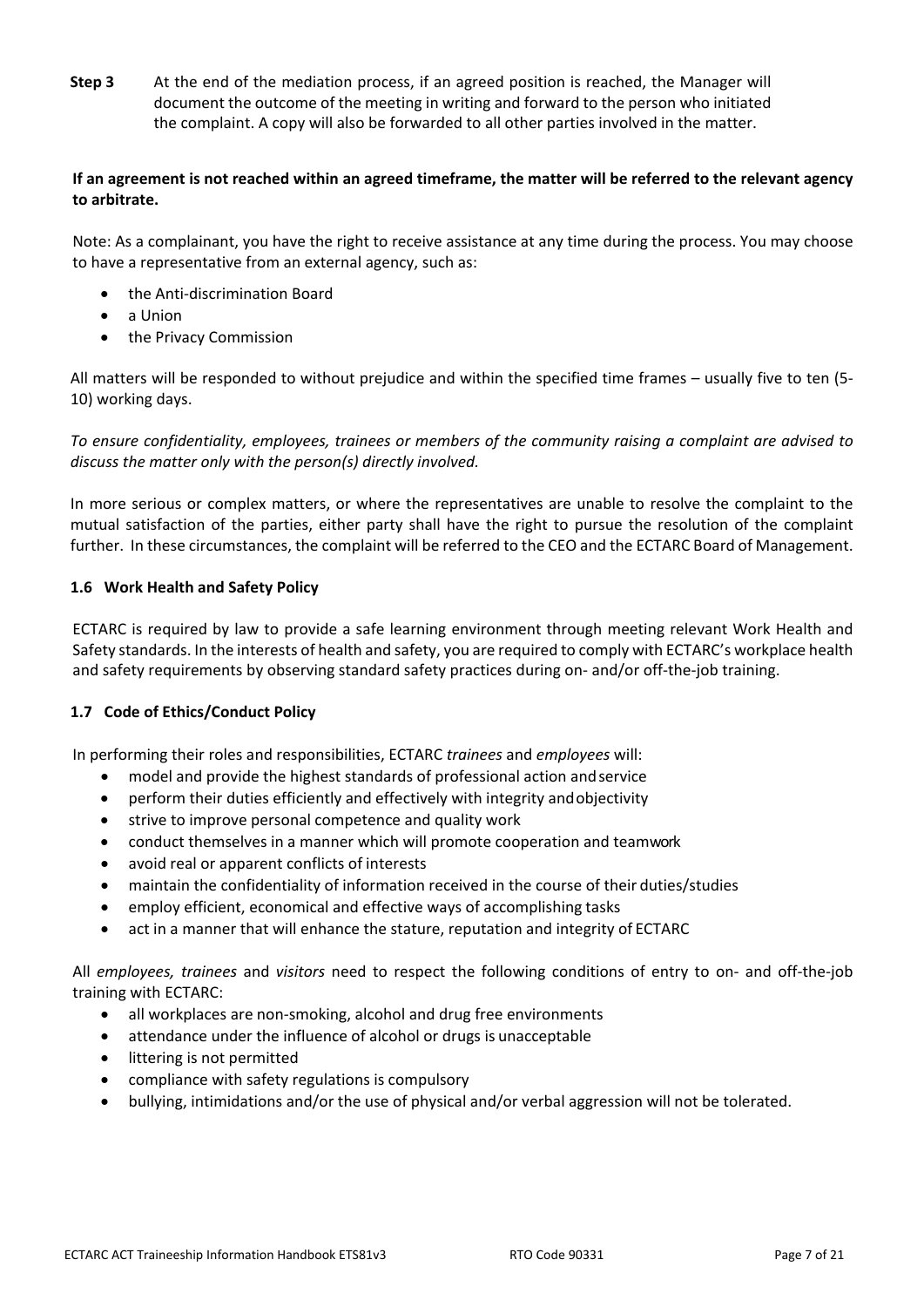*Trainees* have the right to:

- a program of study which meets current industry standards and accreditation requirements
- receive information about assessment requirements at the commencement of each unit
- have their work assessed as promptly as possible to receive feedback about their progress
- be treated fairly and with respect
- learn in an environment free of discrimination and harassment
- have personal records kept private and made available to authorised persons only
- learn in a supportive environment

*Trainees* have a responsibility to:

- pay fees in advance prior to the issuance of learning resources and assessment tools
- manage their own learning
- complete all required assessment tasks honestly, without cheating or plagiarism
- behave in a non-discriminatory/non-harassing manner
- follow normal workplace health and safetyprocedures.

#### **1.8 Trainee Feedback**

ECTARC encourages trainees to provide feedback on products and services at any time throughout their study program. Feedback can be provided in the ECTARC Training Portal, over the telephone, by email, in writing, or there is opportunity to complete periodic surveys/questionnaires to provide management with feedback. This feedback helps ECTARC understand the changing needs and expectations of our customers and is a valuable tool that management uses to improve products, services and business practices. Additional feedback can be emailed to [info@ectarc.com.au.](mailto:info@ectarc.com.au)

#### **2.0 Training Program Information**

#### **2.1 Australian Apprenticeships**

Australian Apprenticeships in the ACT are funded by the ACT and Australian Governments. ECTARC is contracted to deliver government subsidised training to eligible trainees.

#### **2.2 Qualifications Offered**

Please refer to the ECTARC website for information on the qualifications being offered in the current ACT Australian Apprenticeships Program. Under this program, ECTARC is approved to offer the following programs:

- *CHC30121 Certificate III in Early Childhood Education and Care*
- *CHC50121 Diploma of Early Childhood Education and Care*
- *CHC40113 Certificate IV in School Age Education and Care*
- *CHC50221 Diploma of School Age Education and Care.*

For further information regarding these programs, please refer to *Appendix 1 – Qualification Information,* visit [www.ectarc.com.au](http://www.ectarc.com.au/) or contact ECTARC.

Each program is designed to provide underpinning knowledge and skills, understanding and values for those who want to work in the education and care sector. The areas of study include:

- interactions with children
- administration and legal requirements
- service management
- fostering children's development and wellbeing
- providing for children's individual needs
- programming and using approved learning frameworks
- workplace performance
- relationships and partnerships with families and communities.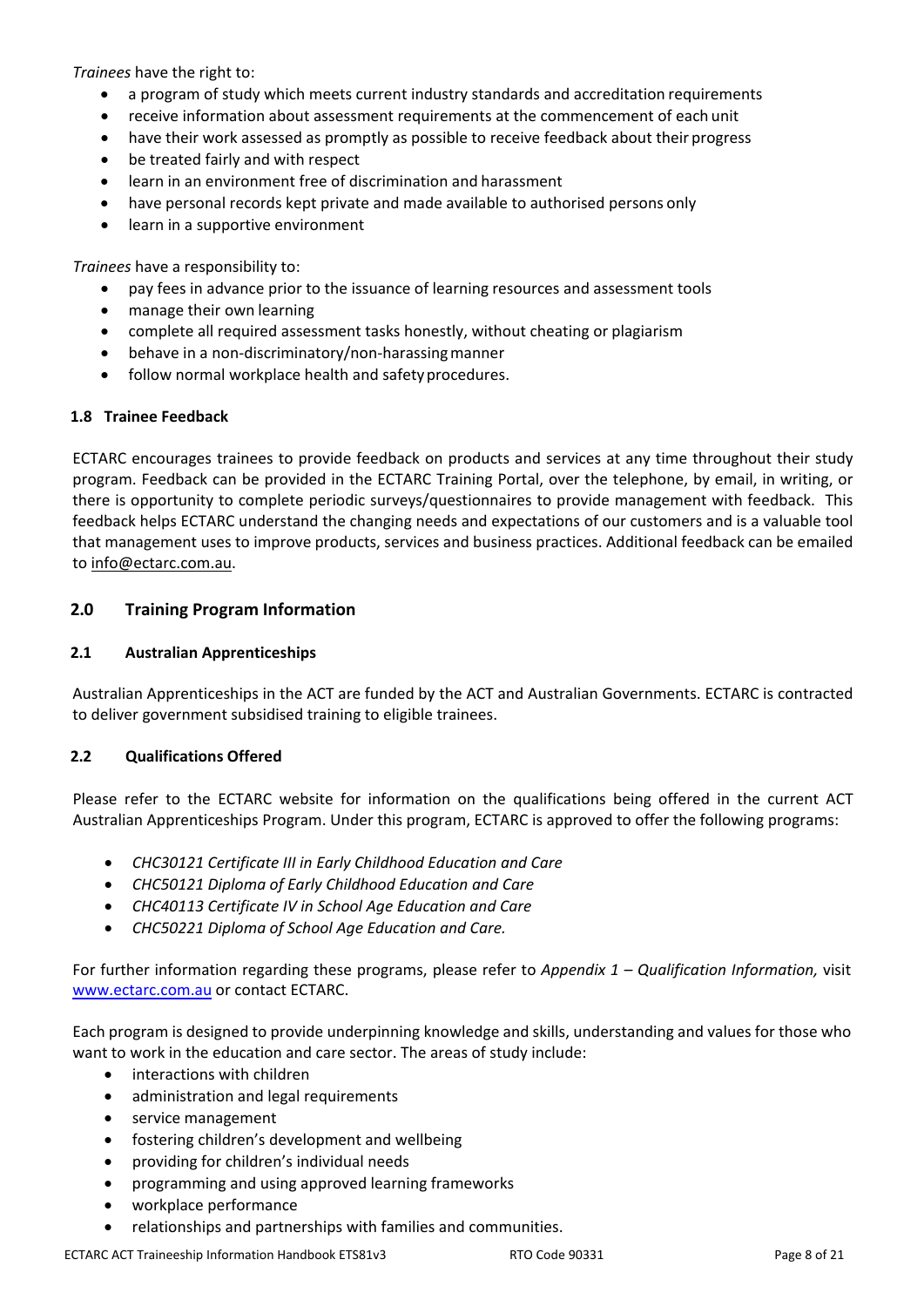#### **2.3 Program Durations**

All programs under ACT Australian Apprenticeships have enrolment time frames that must be adhered to. You will receive a Training Plan to support you to complete within your enrolment period.

#### **2.4 Eligibility**

To be eligible for an ACT training contract, trainees must:

- a) work in the ACT, and
- b) be at least 15 years of age, and
- c) be an Australian citizen, permanent resident, or New Zealand passport holder resident for more than six (6) months, or
- d) an eligible visa holder, and
- e) receive remuneration for your work, and
- f) complete a minimum of 15 hours combined work and training per week, and
- g) have the required supervision in the workplace for an Australian Apprentice.

In addition to the above, to be eligible for an ACT training contract an Australian School-Based Apprentice must:

- a) be enrolled in a school under legislation that covers education in the relevant state/territory
- b) combine part time work with an employer and structured industry-approved training whilst attending school
- c) continue employment and on/off-the-job training throughout the year including school holidays.

#### **2.5 Fees and Charges**

The Fees for the ACT Australian Apprenticeships Program are as follows:

- *CHC30121 Certificate III in Early Childhood Education and Care*  \$350
- *CHC50121 Diploma of Early Childhood Education and Care* -\$350
- *CHC40113 Certificate IV in School Age Education and Care* \$350
- *CHC50221 Diploma of School Age Education and Care*  \$350

Please note: Fees are charged in accordance with the requirements of the ACT Standards Compliance Guide for Australian Apprenticeships. For Education and Care qualifications, the First Aid component is to be completed externally through a registered training provider. The First Aid course fee will be refunded to trainees up to the amount of \$160. For full information please refer to the ECTARC Fee Schedule at [www.ectarc.com.au](http://www.ectarc.com.au/)

Concessions - A trainee is eligible for a fee concession if, at the commencement of training, they:

- hold a current Health Care Card or Pension Card, or
- can prove genuine hardship.

Where the trainee is under 18 years of age, this rule will apply if the parent/guardian holds one of the above cards.

#### **2.5.1 Refund Policy**

Trainees are eligible to receive a tuition fee refund within 30 days from their enrolment date. Any requests for a refund within the 30 day 'withdrawal with no penalty' period must be in writing and addressed to ECTARC management. Trainees do not receive a refund of tuition fees after the 30 day 'withdrawal with no penalty' period.

For a copy of ECTARC's Fee and Refund Policy please go to [https://ectarc.com.au/wp-content/uploads/P-8.37-](https://ectarc.com.au/wp-content/uploads/P-8.37-Fee-and-Refund-Policy-1.pdf) [Fee-and-Refund-Policy-1.pdf](https://ectarc.com.au/wp-content/uploads/P-8.37-Fee-and-Refund-Policy-1.pdf)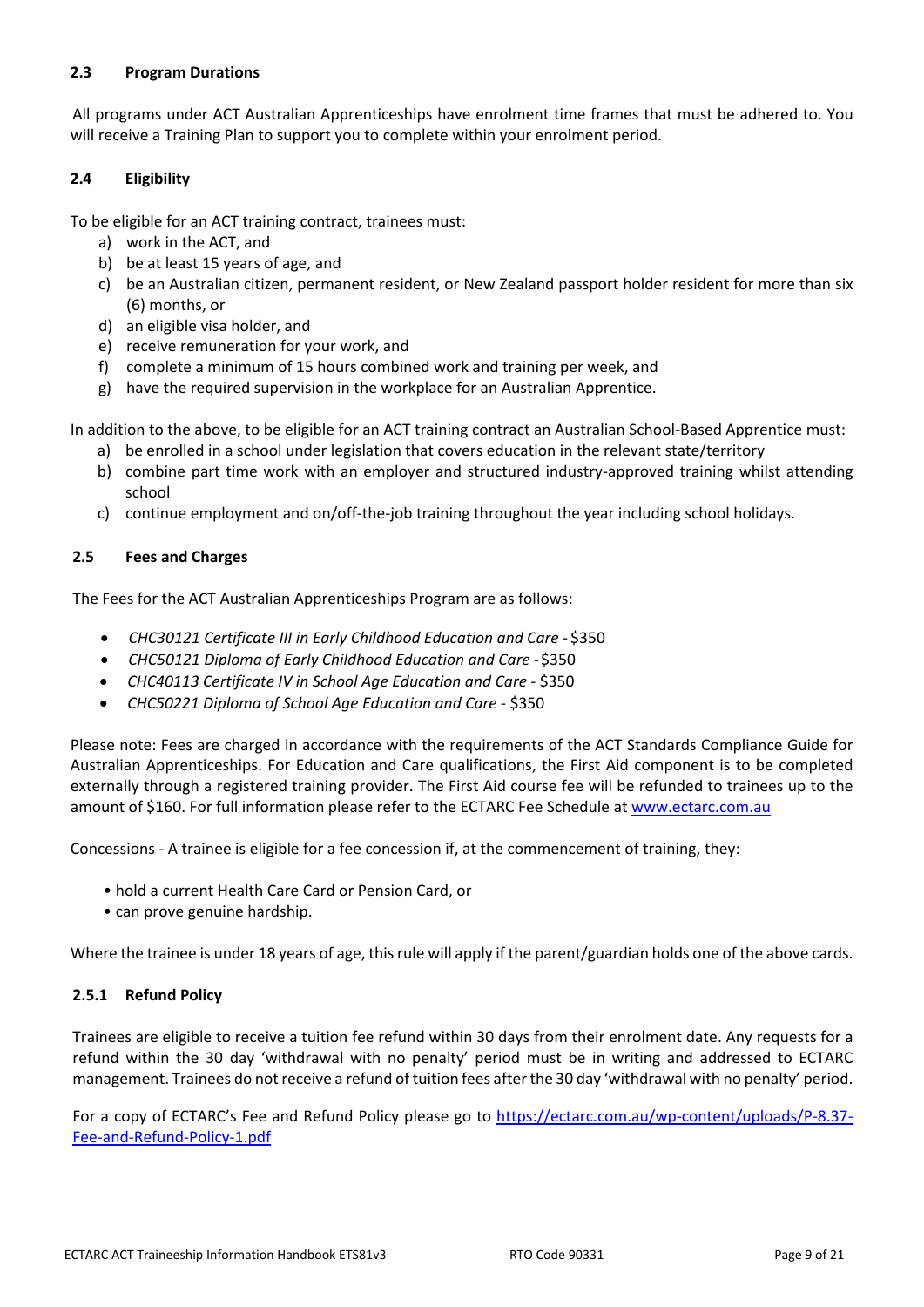#### **2.5.2 Completion Payment**

Trainees who successfully complete their qualification are eligible for a completion payment. A completion payment will be paid directly to the trainee upon completion of the qualification and a survey. The completion payment is \$300 for each qualification. Trainees will be eligible to receive the completion payment for up to one (1) year after successful completion of the qualification, provided up-to-date email and bank account details are confirmed.

A trainee is not eligible for a completion payment where more than 50% of the units are completed through RPL or Credit Transfer. A significant proportion of units completed through Credit Transfer may also impact on trainee eligibility for the completion payment.

#### **3.0 Recognition Pathways**

You may be eligible for Credit Transfer or Recognition of Prior Learning in your chosen study program if:

- you have studied with another Registered Training Organisation (RTO) *Credit Transfer*
- you have worked extensively in the education and care sector and have life/work experiences which would serve as evidence of competency in a particular unit *- Recognition of Prior Learning (RPL).*

#### **3.1 Credit Transfer**

Credit Transfer may be granted if you have completed a unit of competency in a previous qualification. To be granted Credit Transfer, ECTARC requires evidence of successful completion of the unit. A student must provide ECTARC with a copy of their Statement of Attainment **OR** their academic transcript on enrolment. This will be verified through the USI Portal or by ECTARC contacting the issuing RTO to verify the transcript or Statement of Attainment. Once this evidence is verified, Credit Transfer will be granted for the relevant unit/s.

#### **3.2 Recognition of Prior Learning (RPL)**

Recognition of Prior Learning is an assessment process where candidates provide evidence of previous experience to demonstrate that they hold the required skills and knowledge of one or more units of competency. Previous experience may include (but is not limited to) paid or voluntary work, life experience, professional development or formal qualifications.

RPL is suited to candidates who have demonstrated experience in an education and care service or equivalent. For those wishing to apply for RPL for a full qualification, ECTARC recommends experience of a minimum of 5 years, working in a variety of roles within an education and care service.

Evidence to demonstrate competence against a unit of competency may include:

- **Competency Conversation:** an ECTARC TDO will discuss with the candidate their previous experience to determine the extent of their skills and knowledge for each unit of competency.
- **Practical Assessment:** an ECTARC TDO will observe the candidate in the workplace to ensure that they are performing the practical skills required in a unit of competency.
- **Portfolio:** the candidate provides a portfolio of evidence of previous experiences, such as testimonials, copies of previous qualifications, statements of participation in professional development, photographs and examples of their work.

Please visit [www.ectarc.com.au](http://www.ectarc.com.au/) or contact ECTARC for more information about RPL.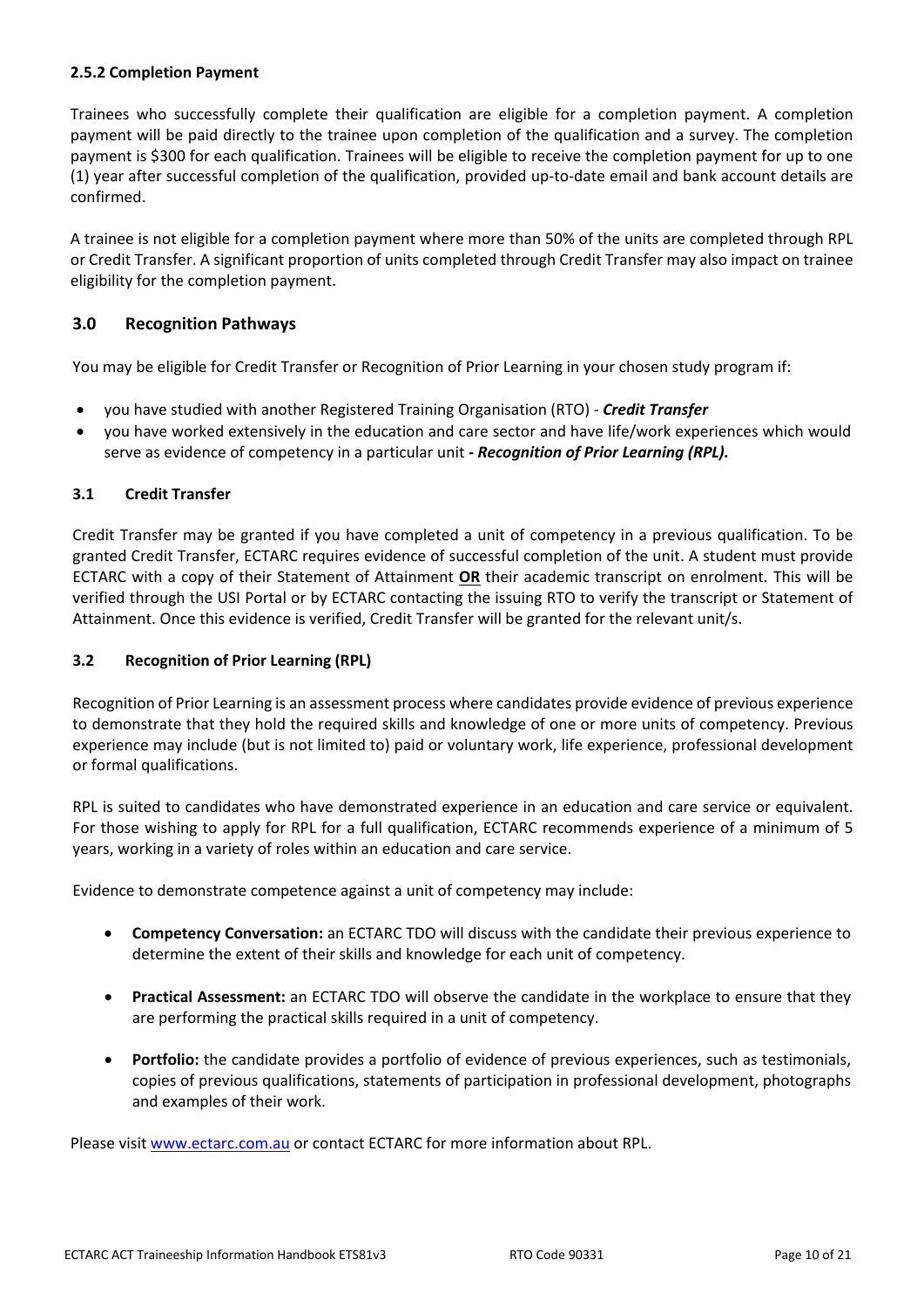#### **4.0 ECTARC Student Portals**

Once enrolled, you will have access to both the ECTARC Student Management Portal and the ECTARC Training Portal.

#### **4.1 The ECTARC Student Management Portal**

The ECTARC Student Management Portal gives you access to their personal information and student records at any time.

The ECTARC Student Management Portal allows you to:

- Review your progress and assessment results
- View assessment due dates
- Update personal contact details
- Send/receive messages to/from your TDO
- Download additional course resources.

#### **4.2 The ECTARC Training Portal**

The ECTARC Training Portal gives you access to your learning resources and assessments.

The ECTARC Training Portal allows you to:

- Access, download and print the learning resources
- Access and submit assessments
- View assessment results and feedback
- Access unit specific resources at any time.

All students will have 14 days access to the ECTARC Training Portal after their course completion date to download content and any completed assessments for future reference. To download completed assessments, go to the relevant unit and click on the ASSIGNMENTS link to view your assessment tasks. Click on the assessment task you wish to copy and then right click on your mouse and choose the PRINT function. Change the destination from your printer to the PDF setting and click SAVE. If you have any questions regarding the saving of your online content, please call 02 4223 1111.

If you require access after this period, charges apply. Please see the ECTARC *Fee Schedule* at [www.ectarc.com.au](http://www.ectarc.com.au/) for associated costs.

#### **5.0 Learning Resources**

Each qualification consists of a series of units, each of which has its own learning resources. The learning resources capture best practice and the essential skills and knowledge required by the education and care sector. You will be inspired by the colourful layout and visuals which bring the content to life. The learning resources are designed with real life scenarios and meaningful practical tasks to reinforce knowledge and encourage in-depth reflection.

They include:

- an introduction/overview of the unit
- information to support each element of the unit of competency
- video clips
- website links
- quotes and images
- scenarios
- activities to support learning.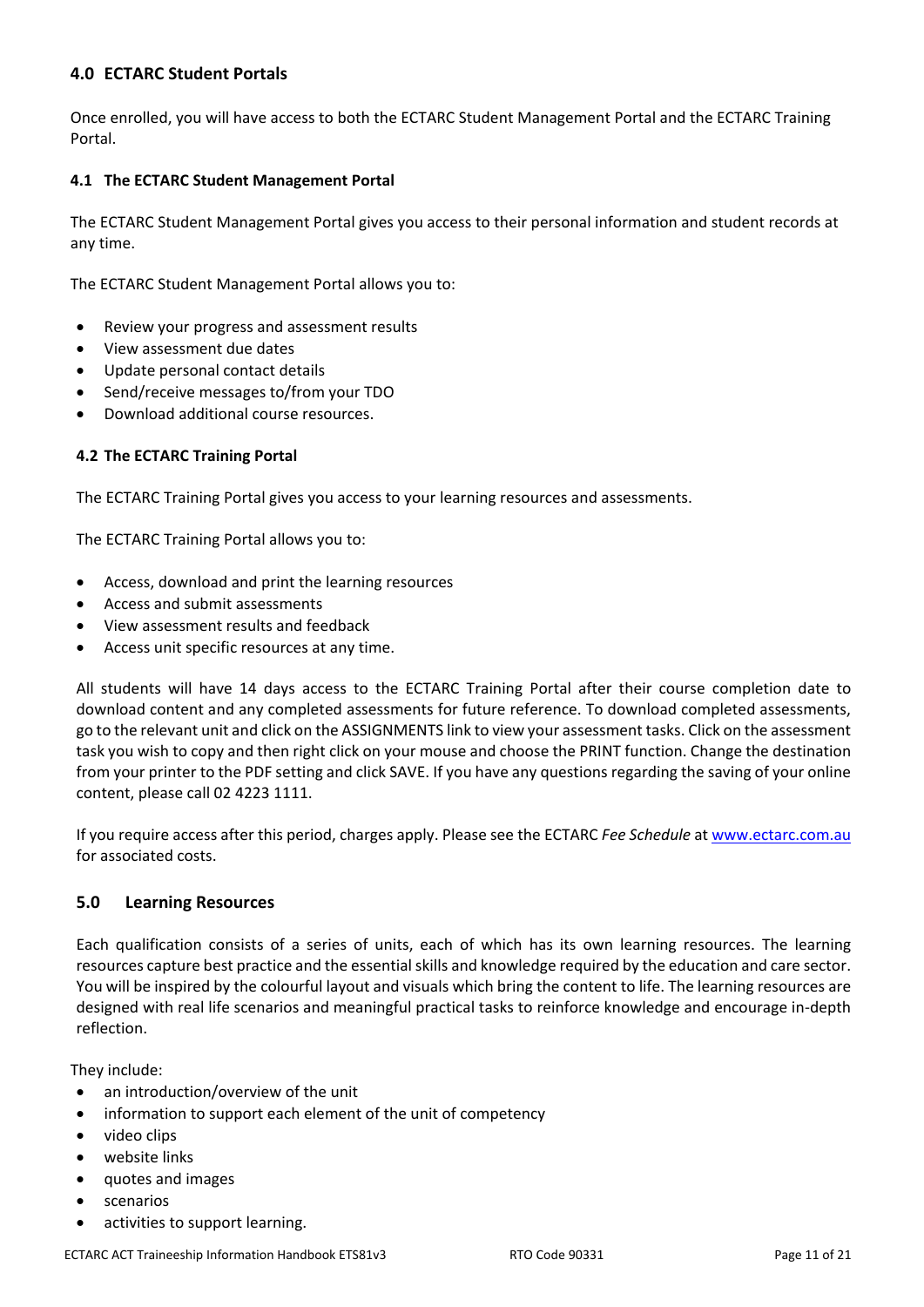Activities are self-assessed, meaning that the answers are provided for you. These do not have to be submitted to ECTARC.

#### **6.0 Assessment**

Assessments may be a combination of written assessment tasks, simulations, practical assessment/observation in the workplace, and practical assessment tasks. Each individual unit contains *Learner Assessment Instructions* which are provided on the ECTARC Training Portal. These instructions contain general information and guidance about how and when assessments will occur and what you must do to satisfactorily complete each assessment task.

Assessment for each unit also includes a *Third Party Report* which outlines a set of observable skills and abilities that an early childhood educator must perform for that unit of competency. This **must** be submitted with each assessment task. The *Third Party Report* is completed by the student's Workplace Supervisor, a member of staff who holds a Diploma qualification, Early Childhood degree or equivalent. A copy of the Workplace Supervisor's qualification must be submitted to ECTARC for our records.

Assessments may be customised to best suit a student's needs. ECTARC is committed to offering flexible learning and assessment procedures to offer the optimum training experience for students. Any customisation must still ensure the integrity of the unit and that all requirements have been met.

#### **6.1 Assessment Requirements**

To remain enrolled in a program, trainees must continue to submit assessment tasks in line with the relevant Training Plan and enrolment period. Where this varies and places a trainee at risk of not completing the program within the given time frame, this will be discussed with the trainee and Skills Canberra will be notified. Where a trainee does not submit an assessment task within a 6-month period and efforts to contact them are unsuccessful, their student record will be made inactive. After 12 months of unsuccessful contact and no submissions, trainees will be withdrawn from the program. *Please note: Submitting one assessment task in six months would not be considered as actively working towards a qualification, it is the minimum requirement to maintain enrolment with ECTARC.*

#### **6.2 Submitting Assessments**

Assessments are completed and submitted on the ECTARC Training Portal. Your assessments will be marked and feedback given to support your learning and progress.

**IMPORTANT:** the *Third Party Report* must be completed, signed and uploaded with every assessment when submitting work for marking*.* Assessments will not be marked without the completed *Third Party Report.* 

#### **Completing your assessments:**

- make sure you have worked through all of the learning resources before attempting the assessments for a unit
- if you have any questions, please contact your ECTARC TDO they are there to support you.

For more information on how to submit an assessment, please see the *'ECTARC Training Portal FAQ'* page on the ECTARC website www.ectarc.com.au.

#### **7.0 Results**

Marked assessment tasks will be available on the ECTARC Training Portal for you to access. You will receive an email every time an assessment has been marked. Assessment results are not graded, your assessment results will be recorded as: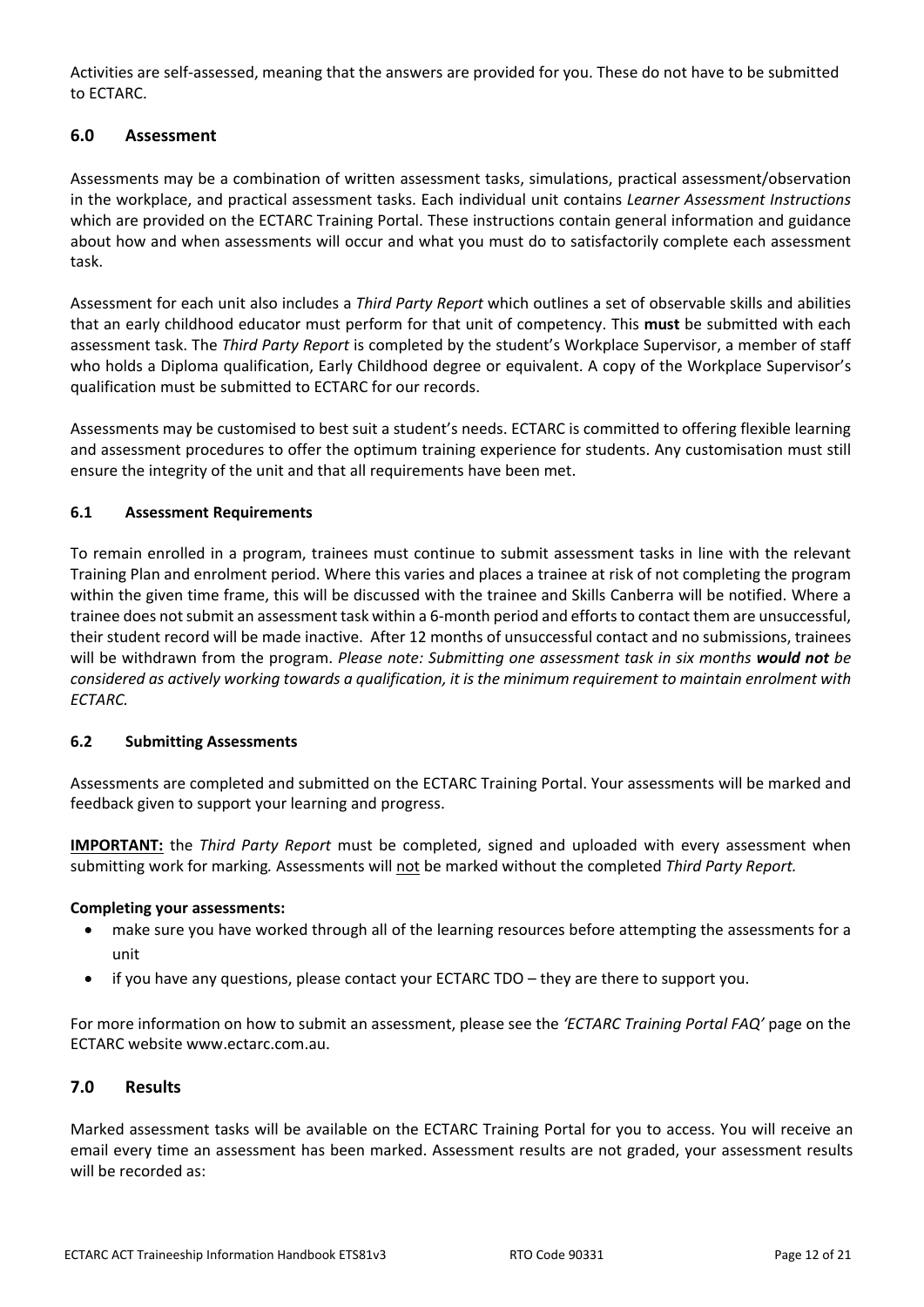#### **S- Satisfactory**

To be assessed as Satisfactory, you will need to successfully complete all parts of the assessment, providing sufficient evidence of your knowledge, understanding and skills to a standard that consistently demonstrates the requirements of the unit.

#### **NYS - Not Yet Satisfactory**

A Not Yet Satisfactory result means that there is an area/s of the unit that you have not yet demonstrated. Your TDO will identify the area(s) for you and provide guidance and support as to what is required for you to achieve a Satisfactory result.

#### **C- Competent**

For each unit of competency, you must successfully complete:

- A Written Assessment task
- A Third Party Report
- Practical Assessment (by ECTARC Assessor in the workplace)
- Work placement hours (where applicable).

Once all requirements of a unit have been met, it will then be deemed as Competent.

#### **NC – Not Competent**

ECTARC can re-assess you on a unit of competency up to a maximum of three (3) times. Should you be deemed Not Yet Satisfactory for a third time, you will be required to re-enrol in that unit (see the ECTARC *Fee Schedule* for charges).

Where you have been deemed Competent in a unit however do not keep up the expected standard for a unit, your TDO can, in consultation with you, reverse the assessment decision. Where ECTARC have been made aware of academic misconduct after you have been deemed Competent in a unit, that assessment judgement will also be reversed.

#### **7.1 Assessment Feedback**

On enrolment, you will be allocated an ECTARC TDO for the duration of your program. This TDO will be responsible for overseeing your training and assessment and guiding you through the program however, it may be necessary for a different TDO to be involved in your training or mark your work on occasions.

You may be asked to resubmit an assessment task. This may be because you have misinterpreted the question or the instructions, left out part of the question or not provided sufficient information/evidence. Your TDO will identify the area(s) for you and provide guidance and support as to what is required for you to achieve a Satisfactory result.

Should you ever feel dissatisfied with the assessment outcome, or comment on your work, or feel that you have not been given sufficient feedback, please do not hesitate to contact your TDO and explain your concerns.

#### **8.0 Referencing**

It is essential to acknowledge **all** references you use when completing an assignment - whether you quote directly from author(s) or use/paraphrase their ideas. This information should be presented at the conclusion of the assignment.

The referencing format should contain the following information:

Surname of author; initials of given names; year of publication; name of publication; name of publisher; location of publisher. For example:

• Early Childhood Australia. (2016). *Code of Ethics.*Deakin West, ACT: Early Childhood Australia.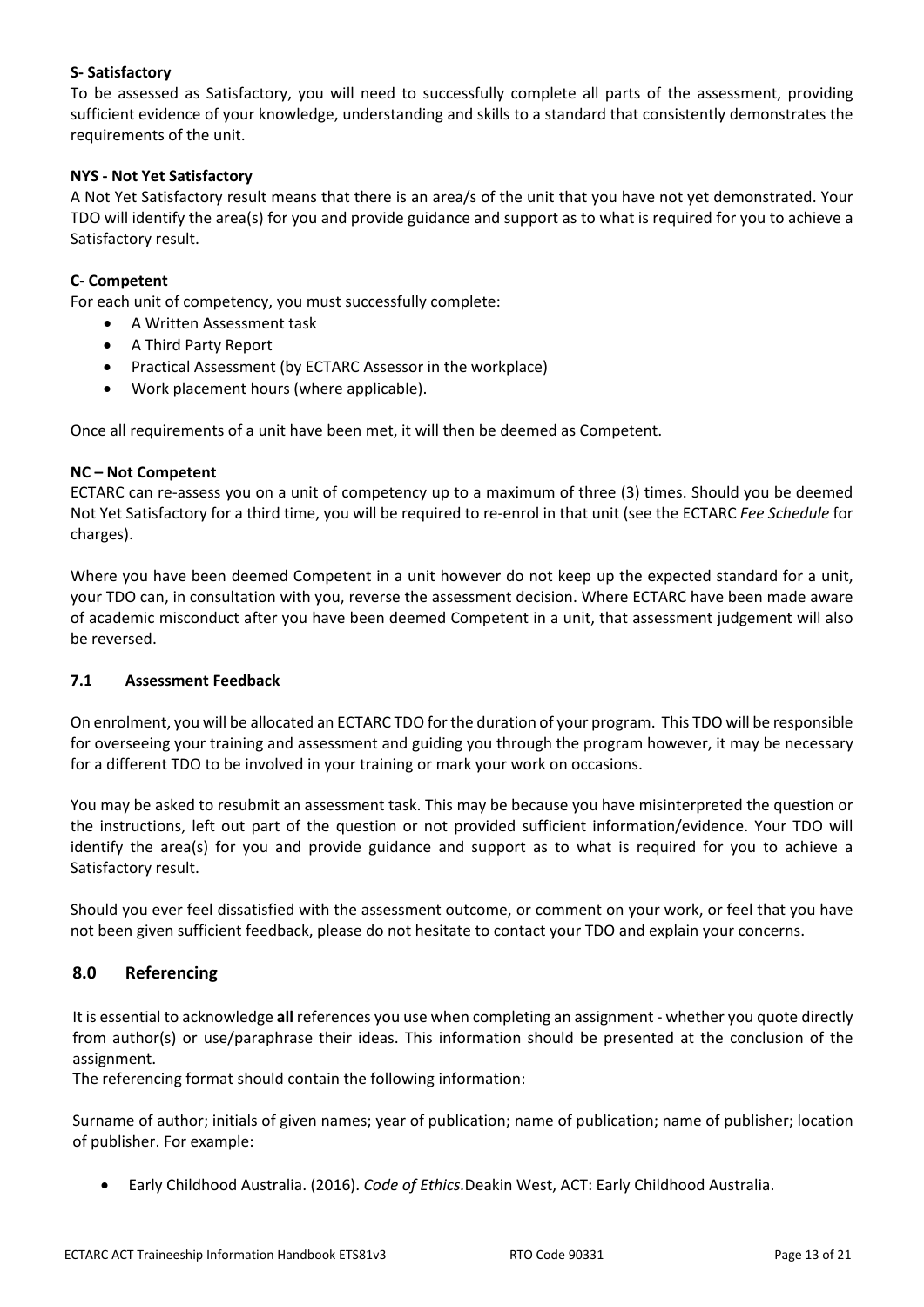- Government of South Australia Ministerial Advisory Committee. (2017). *Principles of Inclusion for children and students with disability in education and care.* Retrieved July 26, 2018, from South Australia Department for Education: [https://www.education.sa.gov.au/sites/g/files/net691/f/principles](https://www.education.sa.gov.au/sites/g/files/net691/f/principles-ofinclusion-%202017-one-page.pdf)ofinclusion- [2017-one-page.pdf](https://www.education.sa.gov.au/sites/g/files/net691/f/principles-ofinclusion-%202017-one-page.pdf)
- Australian Children's Education and Care Quality Authority (ACECQA). (2018). *Guide to the National Quality Framework,* October 2018. Sydney, NSW.

#### **9.0 Academic Misconduct**

Academic misconduct is acting in a way, or attempting to act in a way, or assisting another student to act in a way which could reasonably be expected to defeat the purpose of a learning experience or an item of assessment. Academic misconduct can include:

- plagiarism
- cheating
- collusion
- falsifying records.

ECTARC completes random checks for academic misconduct. Where a student is found to have done any of the above they may have an assessment judgement reversed or be withdrawn from the program. Please see *Appendix 2 – Academic Misconduct.* 

#### **10.0 Work Placement Requirements**

The *CHC30121 Certificate III in Early Childhood Education and Care*, *CHC40113 Certificate IV in School Age Education and Care, CHC50121 Diploma of Early Childhood Education and Care*, and *CHC50221 Diploma of School Age Education and Care* all have work placement requirements. The required hours are set by the CHC Training Package in which ECTARC must follow. How these are completed depends on whether you currently work in a regulated education and care service or not.

All trainees completing the below qualifications are required to complete the following work placement hours/ practicums in one or more regulated education and care service:

#### *CHC30121 Certificate III in Early Childhood Education and Care* **– 160 hours**

- forty (40) hours working with birth 23-month-olds
- forty (40) hours working with 2-3 year-olds
- eighty (80) hours working with 3-5 year-olds.

#### *CHC50121 Diploma of Early Childhood Education and Care* **– 280 hours**

- forty (40) hours working with birth 23-month-olds
- forty (40) hours working with 2-3 year-olds
- eighty (80) hours working with 3-5 year-olds
- forty (40) hours working with a child/children with additional needs (any age group)
- eighty (80) hours in service management.

#### *CHC40113 Certificate IV in School Age Education and Care* **– 160 hours**

• one hundred and sixty (160) hours working with school age children (i.e. 6-12 year-olds).

#### *CHC50221 Diploma of School Age Education and Care* **– 280 hours**

- two hundred (200) hours working with school age children (i.e. 6-12 year-olds)
- forty (40) hours with a child with additional needs (within a SAEC service)
- forty (40) hours in service management (within a SAEC service).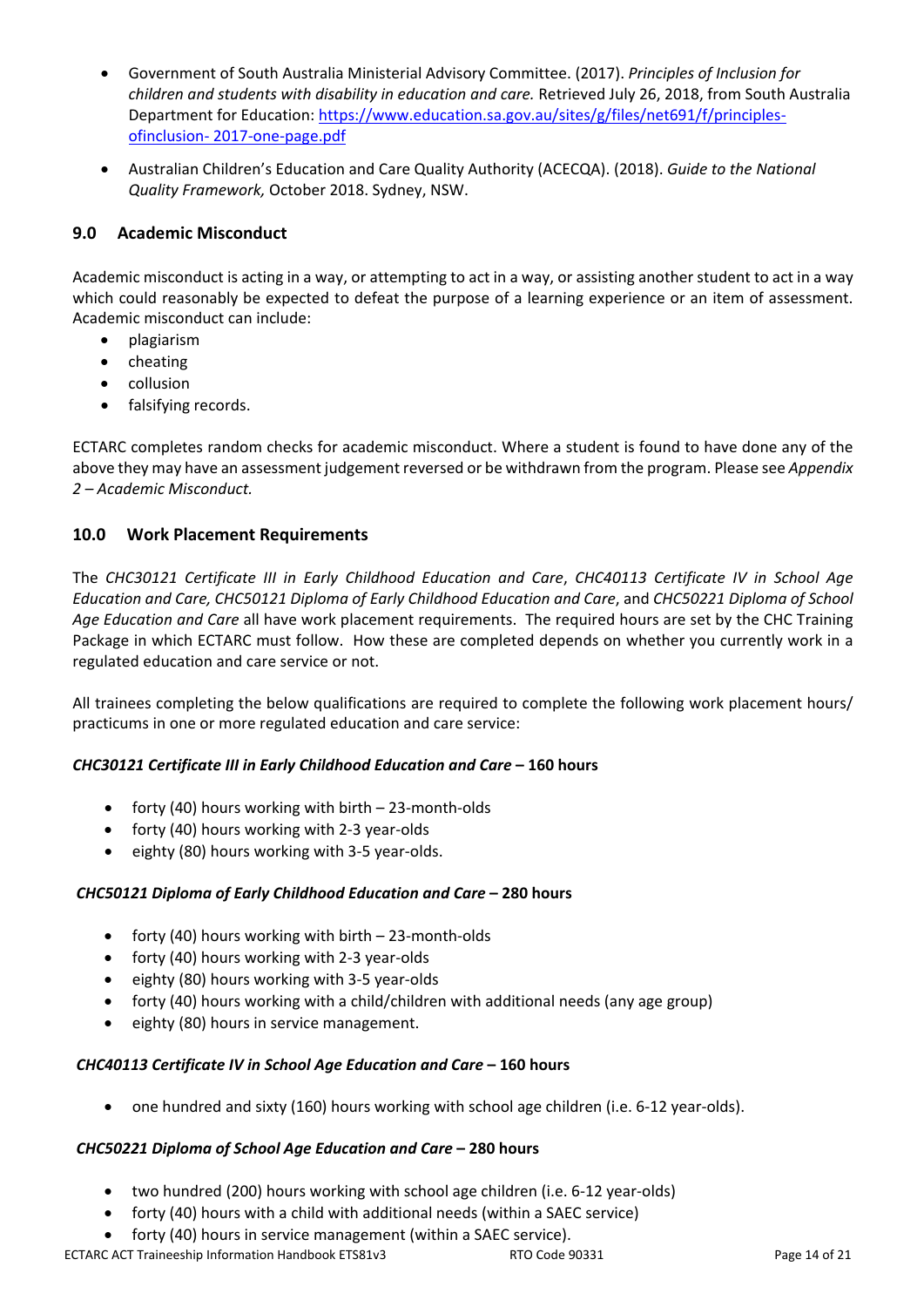If you are working in a regulated education and care service you *may* be able to fulfil *most* of the Work Placement requirements at your service. However please note, that if your workplace does not cater to all the practicum groups required in your qualification, you will need to undertake a practicum in another service to complete assessment requirements.

#### **PLEASE NOTE**:

If you decide to withdraw prior to completing your qualification, a Statement of Attainment can only be issued for units where all requirements have been met, including Work Placement hours and Practical Assessments.

All Work Placement hours must be completed prior to issuing a Statement of Attainment for the units listed below:

#### **Early Childhood Education and Care Qualifications**

CHCECE031 Support children's health, safety and wellbeing CHCECE032 Nurture babies and toddlers CHCECE033 Develop positive and respectful relationships with children CHCECE035 Support the holistic learning and development of children CHCECE036 Provide experiences to support children's play and learning CHCECE042 Foster holistic early childhood learning, development and wellbeing CHCECE048 Plan and implement children's education and care curriculum

#### **School Age Education and Care Qualifications**

CHCSAC006 Support children to participate in school age care CHCSAC009 Support the holistic development of children in school age care CHCSAC010 Foster holistic learning, development and wellbeing for school age children

#### **11.0 Issuance of a Qualification or Statement of Attainment**

Qualifications will only be issued once all requirements of a course have been successfully completed – that is, once you have demonstrated competency all units, including any required Work Placement.

#### *Please note: All fees must be paid in full prior to receiving your qualification. Where fees are outstanding, your qualification will be issued but withheld until all fees are paid.*

Qualifications will be sent by registered mail to your home address – please ensure this is always current.

Should you require a progression transcript throughout your course, please call the ECTARC office – this is provided free of charge. Once a certificate for a qualification has been issued and a replacement is required, a fee applies. Charges apply for Statements of Attainment if required for an individual unit of competency. Please see the ECTARC *Fee Schedule* at [www.ectarc.com.au](http://www.ectarc.com.au/)

#### **12.0 Managing the Demands of your Program of Study**

It is very important to maintain a good work/study/homelife balance. Whilst it is important to follow your Training Plan to ensure you complete within your enrolment period, one of the benefits of studying with ECTARC is that the programs are flexibly delivered, so you can guide how you do this. Our programs are offered via distance and can be supported by online webinars and study sessions, phone, email, messaging through the ECTARC Training Portal and through face-to-face assessment visits.

#### **12.1 Trainee Support**

The support offered by ECTARC includes optional real time study sessions, pre-recorded introductions to each unit, guidance offered by Training and Development Officers (TDOs), telephone/email support, training needs analysis (training plans, study plans etc), information on the ECTARC website and Recognition of Prior Learning (RPL) assessments.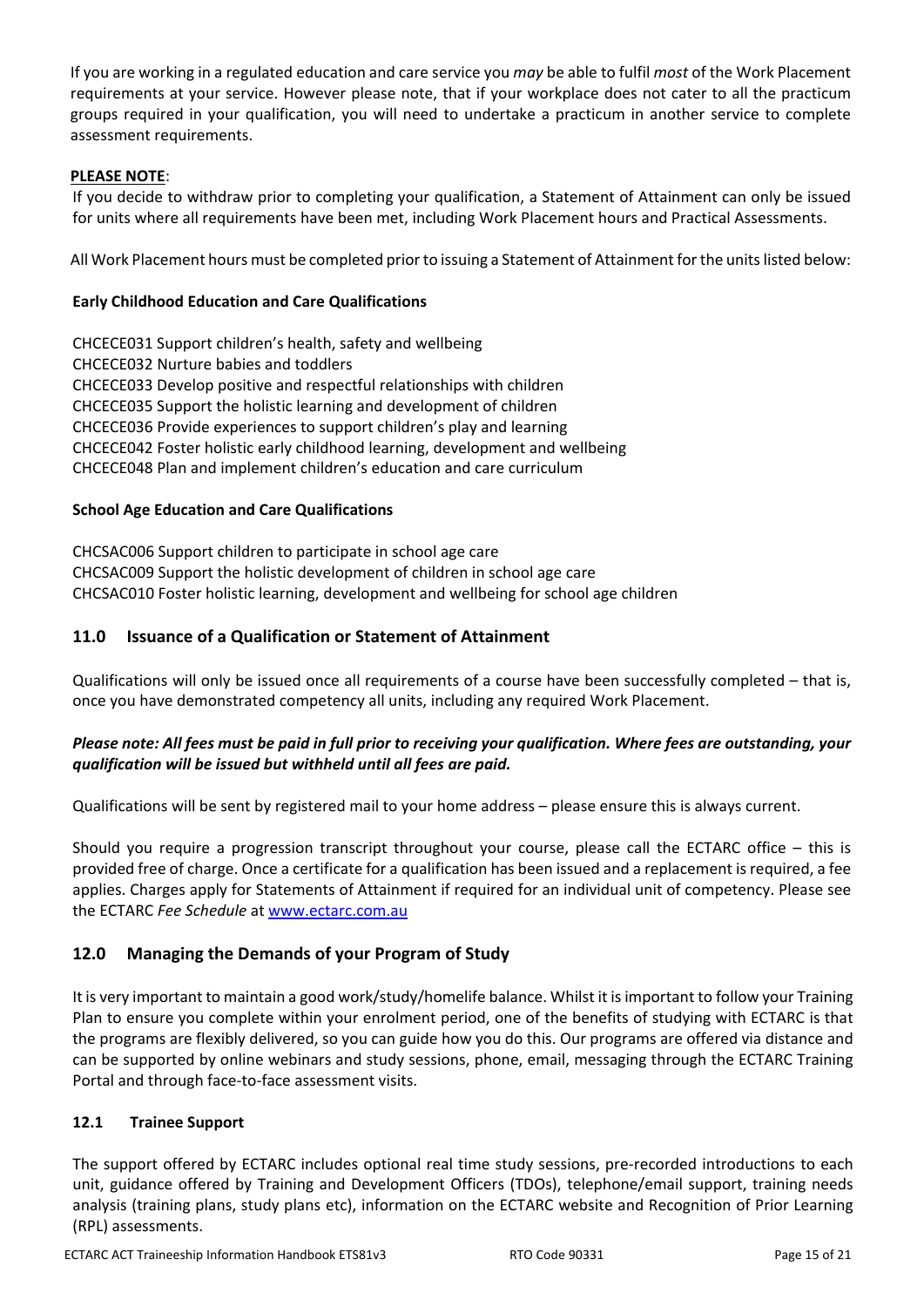As you are working through the learning resources, if you:

- come across a section you don't understand or find confusing
- do not know whether you are on the right track with an assessment task
- need further information on where additional resources can be found
- want to clarify the unit expectations and requirements

do not hesitate to contact your TDO explaining your concerns and we will endeavour to support you appropriately and promptly.

#### **12.2 Study Strategies**

Studying by distance can be difficult however, implementing some simple strategies such as those listed below can assist you.

- Set regular study times study when you are most alert and have realistic expectations as to when and for how long you think you will be able to study
- Minimise distractions e.g. close doors, put phone on silent
- Each unit has a suggested study time so attempt to be guided by this not daunted
- Take regular breaks
- Contact ECTARC for clarification as you study
- Read through the learning resources carefully  $-$  access other resources to enhance your learning experience.

#### **13.0 Withdrawing**

If you wish to withdraw or take a break from your study program, you must notify ECTARC in writing. A Statement of Attainment will be issued for completed units. All fees owing must be paid prior to receiving your Statement of Attainment.

#### **14.0 Change of Details**

It is your responsibility to update any personal contact detail changes, e.g. address, telephone number, so we can advise you of any important changes to the program. If you change your name, ECTARC requires proof of this (e.g. copy of a marriage certificate), which will be kept in your file.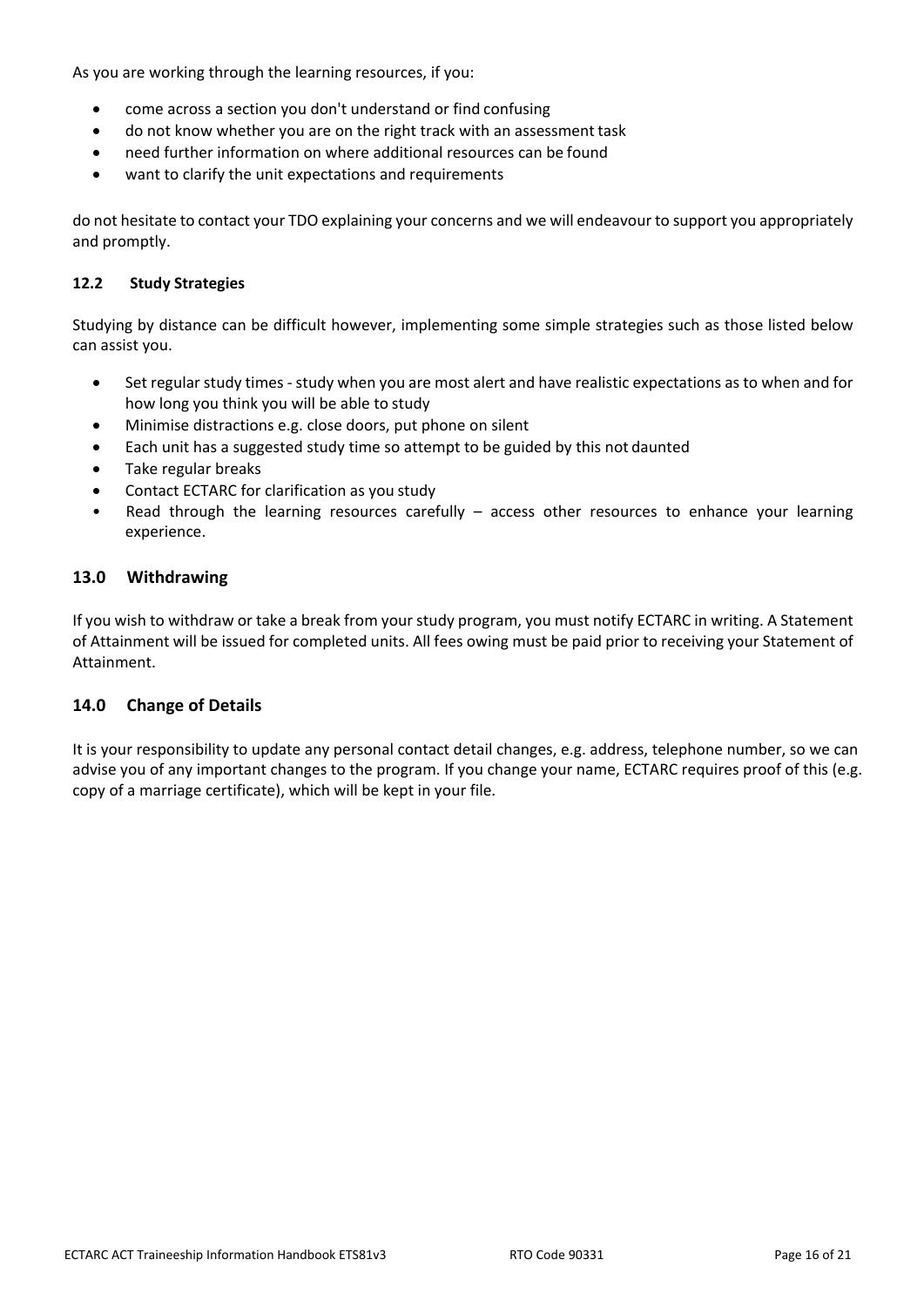#### **Appendix 1 – Qualification Information**

The *CHC Community Services Training Package* is a suite of qualifications that provide a comprehensive package of training to meet the needs of the education and care sector. The training package is nationally recognised and therefore allows graduates to apply for work throughout Australia.

All ECTARC vocational training programs are based on national industry competency standards.

Each qualification consists of a group of individual units of competency. Each unit contains *elements, performance evidence,* and *assessment requirements*:

- a unit of competency is a key work outcome or competency
- an element fully describes the unit of competency
- performance criteria specify the work activities and level of performance required
- performance and knowledge details specify knowledge and tasks that must be achieved.

#### **Work Placement**

Details regarding the practicum requirements for each program can be found in the *Work Placement Requirements* section of this handbook.

#### **First Aid**

All trainees completing an education and care qualification are required to complete the following first aid unit with an approved first aid provider *(please ensure that the course you complete has the following code as other codes are not acceptable):*

#### *HLTAID012 Provide First Aid in an education and care setting*

Please note: The First Aid certificate must be current on completion of the program.

#### **CHC30121 Certificate III in Early Childhood Education and Care**

The *CHC30121 Certificate III in Early Childhood Education and Care* consists of the following units:

|              | <b>Unit Code</b> | <b>Unit Name</b>                                                                                                                                                                                                                                                                                                                                                |
|--------------|------------------|-----------------------------------------------------------------------------------------------------------------------------------------------------------------------------------------------------------------------------------------------------------------------------------------------------------------------------------------------------------------|
| $\mathbf{1}$ | HLTWHS001        | Participate in workplace health and safety                                                                                                                                                                                                                                                                                                                      |
| 2            | CHCPRT001        | Identify and respond to children and young people at risk                                                                                                                                                                                                                                                                                                       |
| 3            | CHCECE055        | Meet legal and ethical obligations in children's education and care                                                                                                                                                                                                                                                                                             |
| 4            | CHCECE056        | Work effectively in children's education and care                                                                                                                                                                                                                                                                                                               |
| 5            | CHCECE031        | Support children's health, safety and wellbeing                                                                                                                                                                                                                                                                                                                 |
| 6            | CHCECE034        | Use an approved learning framework to guide practice                                                                                                                                                                                                                                                                                                            |
| 7            | CHCECE030        | Support inclusion and diversity                                                                                                                                                                                                                                                                                                                                 |
| 8            | CHCECE054        | Encourage understanding of Aboriginal and/or Torres Strait Islander peoples'                                                                                                                                                                                                                                                                                    |
|              |                  | cultures                                                                                                                                                                                                                                                                                                                                                        |
| 9            | CHCECE035        | Support the holistic learning and development of children                                                                                                                                                                                                                                                                                                       |
| 10           | CHCECE038        | Observe children to inform practice                                                                                                                                                                                                                                                                                                                             |
| 11           | CHCECE033        | Develop positive and respectful relationships with children                                                                                                                                                                                                                                                                                                     |
| 12           | CHCECE032        | Nurture babies and toddlers                                                                                                                                                                                                                                                                                                                                     |
| 13           | CHCECE036        | Provide experiences to support children's play and learning                                                                                                                                                                                                                                                                                                     |
| 14           | CHCECE037        | Support children to connect with the natural environment                                                                                                                                                                                                                                                                                                        |
| 15           | HLTAID012        | Provide First Aid in an education and care setting                                                                                                                                                                                                                                                                                                              |
|              | <b>Electives</b> | A total of Two (2) Elective Units must be completed. Please                                                                                                                                                                                                                                                                                                     |
|              |                  | $\mathcal{L}$ , $\mathcal{L}$ , $\mathcal{L}$ , $\mathcal{L}$ , $\mathcal{L}$ , $\mathcal{L}$ , $\mathcal{L}$ , $\mathcal{L}$ , $\mathcal{L}$ , $\mathcal{L}$ , $\mathcal{L}$ , $\mathcal{L}$ , $\mathcal{L}$ , $\mathcal{L}$ , $\mathcal{L}$ , $\mathcal{L}$ , $\mathcal{L}$ , $\mathcal{L}$ , $\mathcal{L}$ , $\mathcal{L}$ , $\mathcal{L}$ , $\mathcal{L}$ , |

*refer to Course Guide or contact ECTARC.*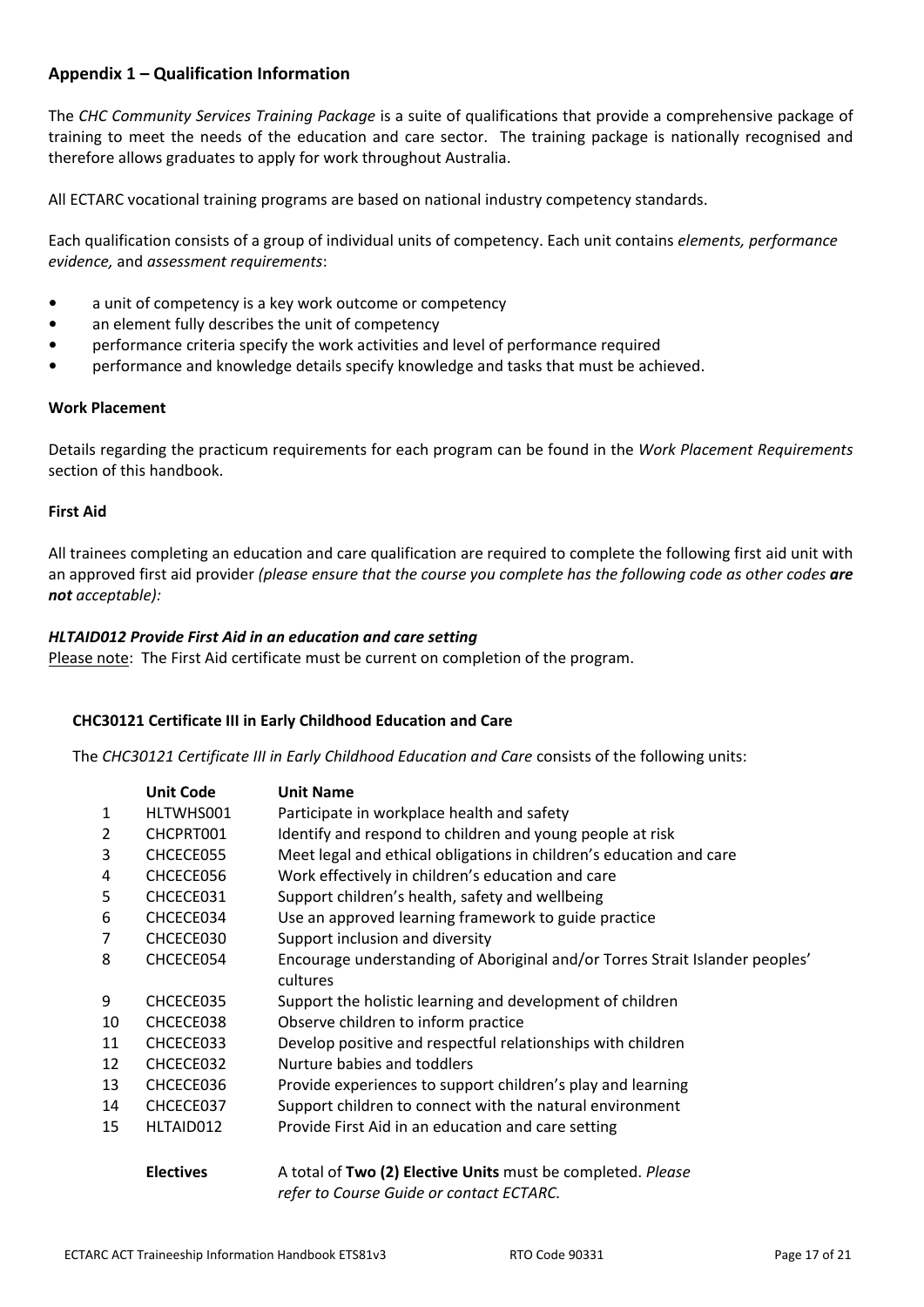#### **CHC50121 Diploma of Early Childhood Education and Care**

The *CHC50121 Diploma of Early Childhood Education and Care* consists of the following units:

|                | <b>Unit Code</b> | <b>Unit Name</b>                                                                                          |
|----------------|------------------|-----------------------------------------------------------------------------------------------------------|
| 1              | CHCPRP003        | Reflect on and improve own professional practice                                                          |
| $\overline{2}$ | CHCECE041        | Maintain a safe and healthy environment for children                                                      |
| 3              | CHCECE050        | Work in partnership with children's families                                                              |
| 4              | CHCECE042        | Foster holistic early childhood learning, development and wellbeing                                       |
| 5              | CHCECE047        | Analyse information to inform children's learning                                                         |
| 6              | CHCECE043        | Nurture creativity in children                                                                            |
| $\overline{7}$ | CHCECE049        | Embed environmental responsibility in service operations                                                  |
| 8              | CHCECE048        | Plan and implement children's education and care curriculum                                               |
| 9              | CHCECE045        | Foster positive and respectful interactions and behaviour in children                                     |
| 10             | CHCECE046        | Implement strategies for the inclusion of all children                                                    |
| 11             | CHCECE044        | Facilitate compliance in a children's education and care service                                          |
| 12             | BSBTWK502        | Manage team effectiveness                                                                                 |
|                | <b>Electives</b> | A total of Three (3) Elective Units must be completed. Please refer to Course Guide or<br>contact ECTARC. |

#### **CHC40113 Certificate IV in School Age Education and Care**

The *CHC40113 Certificate IV in School Age Education and Care* consists of the following units:

|                | <b>Unit Code</b> | <b>Unit Name</b>                                                                                         |
|----------------|------------------|----------------------------------------------------------------------------------------------------------|
| $\mathbf{1}$   | CHCLEG001        | Work legally and ethically                                                                               |
| $\overline{2}$ | CHCECE001        | Develop cultural competence                                                                              |
| 3              | CHCECE002        | Ensure the health and safety of children                                                                 |
| 4              | CHCECE004        | Promote and provide healthy food and drinks                                                              |
| 5              | CHCECE009        | Use an approved learning framework to guide practice                                                     |
| 6              | CHCECE011        | Provide experiences to support children's play and learning                                              |
| 7              | CHCPRT001        | Identify and respond to children and young people at risk                                                |
| 8              | CHCSAC001        | Support children to participate in school age care                                                       |
| 9              | CHCSAC002        | Develop and implement play and leisure experiences in school age care                                    |
| 10             | CHCSAC003        | Work collaboratively and respectfully with children in school age care                                   |
| 11             | CHCSAC004        | Support the holistic development of children in school age care                                          |
| 12             | HLTAID004        | Provide an emergency first aid response in an education and care setting                                 |
| 13             | CHCDIV001        | Work with diverse people                                                                                 |
| 14             | CHCDIV002        | Promote Aboriginal and/or Torres Strait Islander cultural safety                                         |
| 15             | HLTWHS001        | Participate in workplace health and safety                                                               |
|                | <b>Electives</b> | A total of Four (4) Elective Units must be completed. Please refer to Course Guide or<br>contact ECTARC. |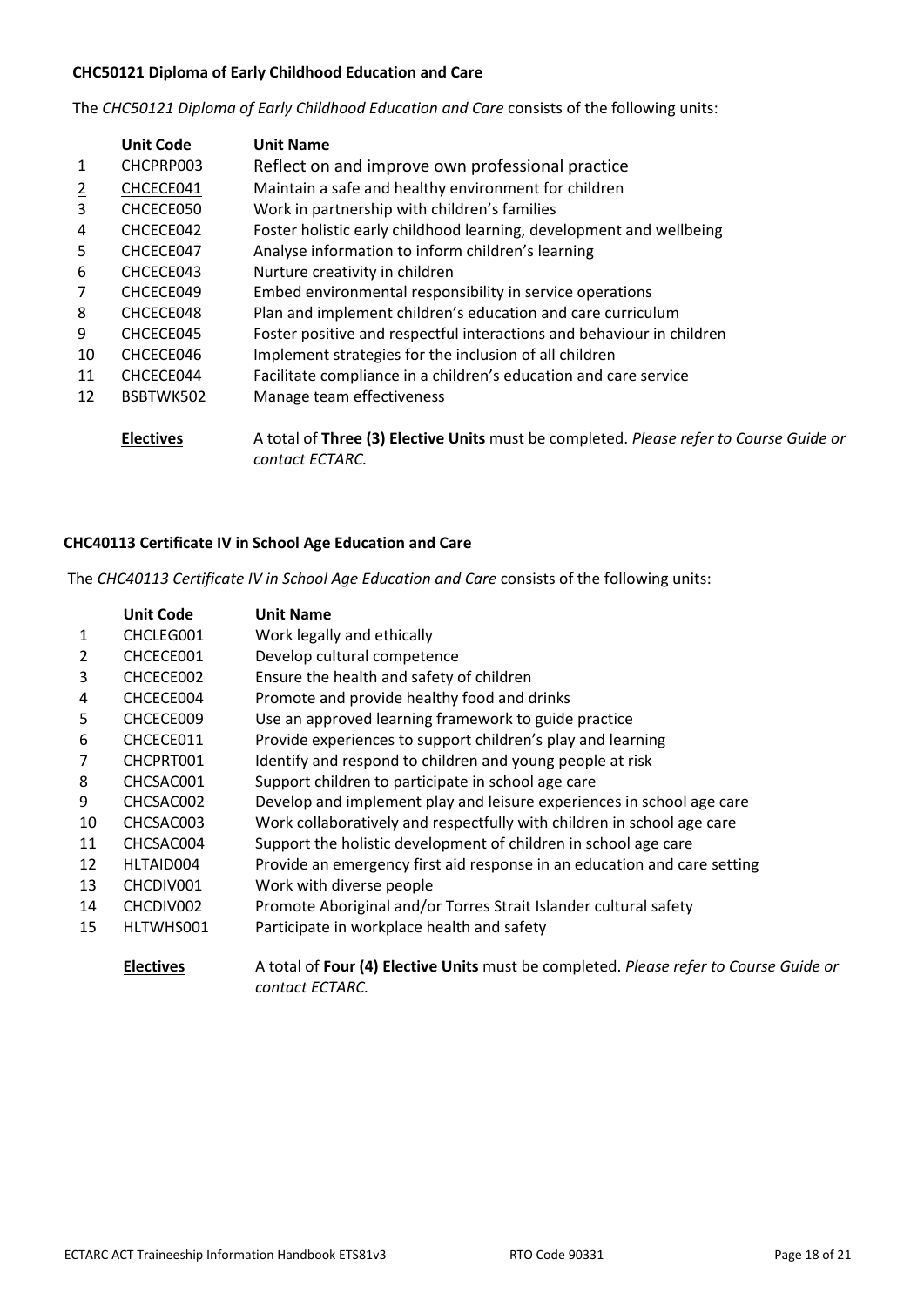### **CHC50221 Diploma of School Age Education and Care**

The *CHC50221 Diploma of School Age Education and Care* consists of the following units:

*or contact ECTARC.*

|              | <b>Unit Code</b> | <b>Unit Name</b>                                                                    |
|--------------|------------------|-------------------------------------------------------------------------------------|
| $\mathbf{1}$ | BSBLDR523        | Lead and manage effective workplace relationships                                   |
| 2            | CHCCCS007        | Develop and implement service programs                                              |
| 3            | CHCDIV002        | Promote Aboriginal and/or Torres Strait Islander cultural safety                    |
| 4            | CHCDIV003        | Manage and promote diversity                                                        |
| 5            | CHCLEG003        | Manage legal and ethical compliance                                                 |
| 6            | CHCPRP003        | Reflect on and improve own professional practice                                    |
| 7            | CHCPRT001        | Identify and respond to children and young people at risk                           |
| 8            | CHCSAC006        | Support children to participate in school age care                                  |
| 9            | CHCSAC007        | Develop and implement play and leisure experiences in school age care               |
| 10           | CHCSAC008        | Work collaboratively and respectfully with school age children                      |
| 11           | CHCSAC010        | Foster holistic learning, development and wellbeing for school age children         |
| 12           | HLTAID012        | Provide First Aid in an education and care setting                                  |
| 13           | HLTFSE007        | Oversee the day-to-day implementation of food safety in the workplace               |
| 14           | HLTWHS003        | Maintain work health and safety                                                     |
| 15           | SISXDIS001       | Facilitate inclusion for people with a disability                                   |
|              | <b>Electives</b> | A total of Eight (8) Elective Units must be completed. Please refer to Course Guide |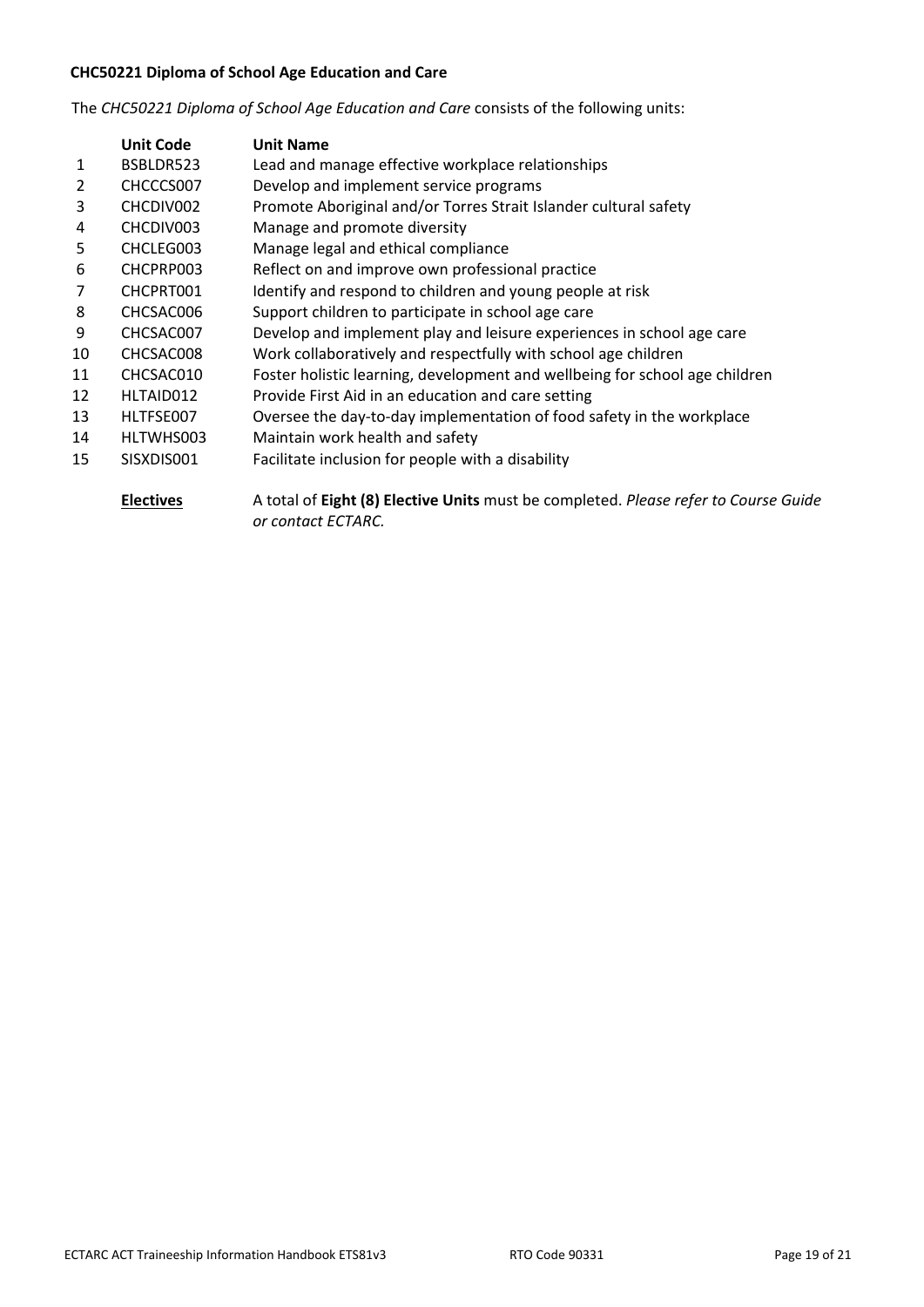#### **Appendix 2 – Academic Misconduct**

#### **a) Plagiarism**

A student plagiarises if he or she gives the impression that the ideas, words or work of another person are the ideas, words or work of the student. Plagiarism will include:

(i) copying any material from books, journals, study notes, the Web, the work of other students, or any other source without indicating this by quotation marks, by indentation, italics or spacing and without acknowledging that source, or

(ii) rephrasing ideas from books, journals, study notes, the Web, the work of other students, or any other source without acknowledging the source of those ideas.

Plagiarism is to be distinguished from inadequate and/or inappropriate attempts to acknowledge the words, works or ideas of someone else.

Plagiarism includes, but is not limited to:

- copying unacknowledged passages from textbooks
- reusing in whole or in part the work of another student
- obtaining materials from the Web and submitting them, modified or otherwise, as one's own work
- submitting work which is derived in whole or in part from the work of another person but which has been changed in superficial respects possibly by mechanical means.

#### **b) Cheating**

A student cheats if he or she does not abide by the conditions set for a particular learning experience, item of assessment or examination.

Cheating includes, but is not limited to:

- falsifying data obtained from experiments, surveys, or similar activities
- making changes to an assessment that has been marked then returning it for re-marking claiming that it was not correctly marked.

#### **c) Collusion**

A student colludes when he or she works without permission with another person or persons to produce work which is then presented as work completed independently by the student.

Collusion includes, but is not limited to:

- writing the whole or part of an assessment with another person
- using the notes of another person to prepare an assessment
- using for an assessment the resource materials of another person that have been annotated or parts of the text highlighted or underlined by that person
- allowing another student, who has to submit an assessment on the same topic, access to one's own assessment under conditions which would give that other student an advantage in submitting his or her assessment.

#### **d) Falsification of Documentation**

This occurs where documentation relates to misinterpretation of identity or falsifying the individual's certification or work history, or presenting false or misleading information in a portfolio of evidence.

ECTARC reserves the right to terminate the training and/or assessment of any student found guilty of academic misconduct (e.g. plagiarism, cheating, collusion, or falsifying records).

ECTARC also reserves the right to ask a student to leave a face-to-face training session if a dysfunctional or disruptive behaviour is displayed.